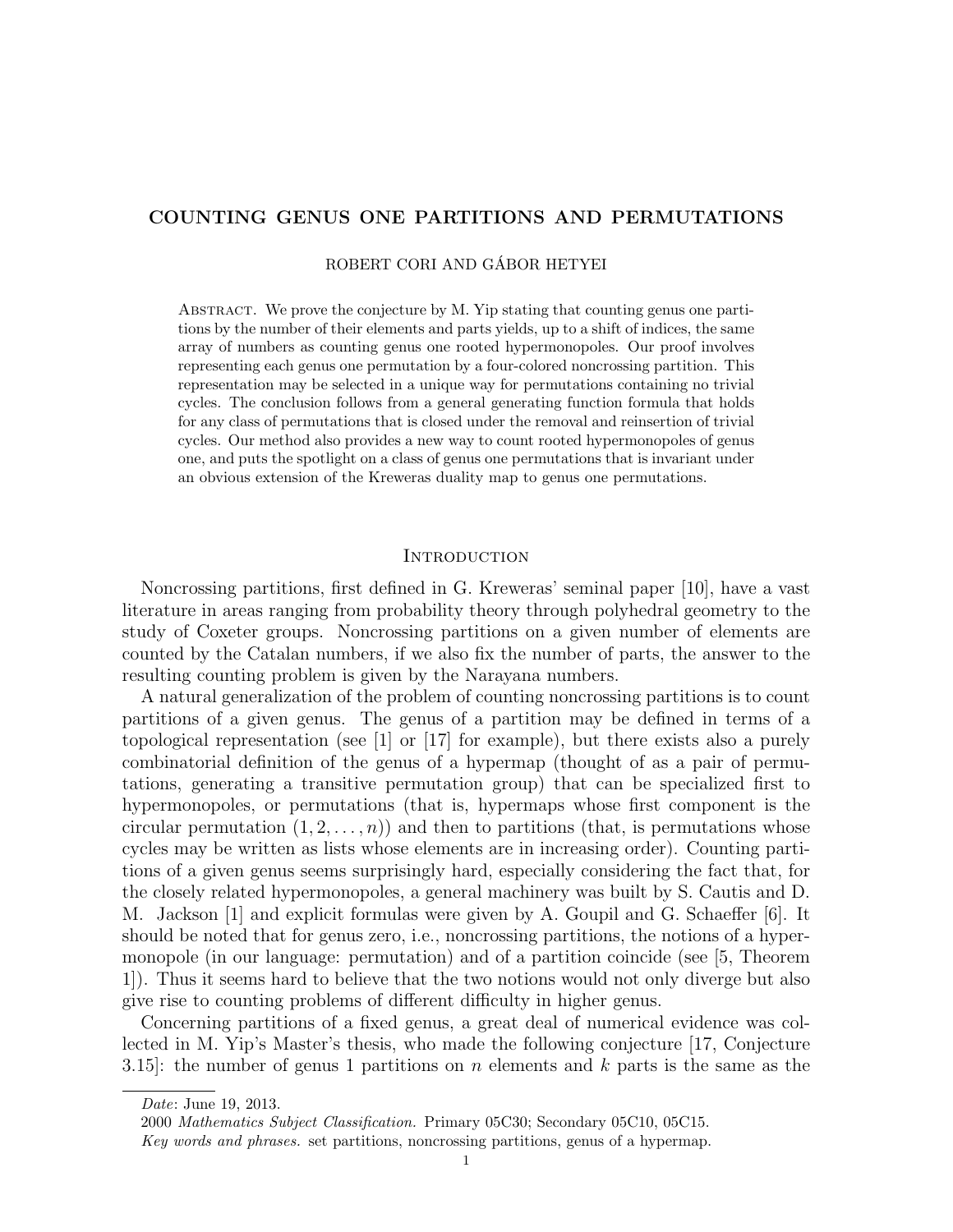### 2 ROBERT CORI AND GÁBOR HETYEI

number of genus one permutations of  $n-1$  elements having  $k-1$  cycles. In this paper we prove this conjecture and provide further insight into the structure of genus 1 partitions and permutations by representing them as four-colored noncrossing partitions.

Our paper is structured as follows. After reviewing some basic terminology and results on the genus of partitions and permutations in Section 1, in Section 2 we develop a theory of representing every permutation of genus 1 by a four-colored noncrossing partition. The four colors form consecutive arcs in the circular order and prescribe a relabeling that results in a permutation of genus at most one. The construction is not unique, but we show that every permutation of genus 1 may be represented in such a way. Moreover, as we show it in Section 3, if the permutation of genus 1 is reduced in the sense that it contains no cycle consisting of consecutive elements in the circular order (we call these trivial cycles) then we may select a unique four-colored noncrossing partition representation of our permutation which we call the canonical representation. This unicity enables us to count reduced permutations and partitions of genus 1 in Section 4. We only need to account for the possibility of having trivial cycles. In Section 5 we show how to do this, at the level of ordinary generating functions, for any class of permutations that is closed under the removal and reinsertion of trivial cycles. Since genus one permutations and partitions form such classes, we may combine the formula stated in Theorem 5.3 with the generating function formulas stated in Section 4 and obtain the generating function formulas counting genus 1 permutations and partitions with given number of permuted elements and cycles. Since the resulting formulas stated in Theorems 6.1 and 6.5 differ only by a factor of  $xy$ , the validity of M. Yip's conjecture is at this point verified. In Section 7 we show how to extract the coefficients from our generating functions to find the number of partitions of genus 1. It should be noted, that our paper thus also provides a new method to count permutations of genus 1, whose number was first found by A. Goupil and G. Schaeffer [6]. The generalized formula stated in Section 7 links the problem of counting genus 1 permutations and partitions to the problem of counting type  $B$  noncrossing partitions (at least numerically). The explanation of this connection, together with ideas of possible simplifications and further questions are collected in the concluding Section 8.

# 1. On the genus of permutations and partitions

1.1. Hypermaps and permutations. Since the sixties combinatorialists considered permutations as a useful tool for representing graphs embedded in a topological surface. One of the main objects in this representation is the notion of a hypermap.

A hypermap is a pair of permutations  $(\sigma, \alpha)$  on a set of points  $\{1, 2, \ldots, n\}$ , such that the group they generate is transitive, meaning that the graph with vertex set  $\{1, 2, \ldots, n\}$  and edge set  $\{i, \alpha(i)\}, \{i, \sigma(i)\}\$ is connected.

It was proved (in [9]) that the number  $q(\sigma, \alpha)$  associated to a hypermap and defined by:

$$
n + 2 - 2g(\sigma, \alpha) = z(\sigma) + z(\alpha) + z(\alpha^{-1}\sigma), \tag{1.1}
$$

where  $z(\alpha)$  denotes the number of cycles of the permutation  $\alpha$ , is a non-negative integer. It is called the genus of the hypermap.

Taking for  $\sigma$  the circular permutation  $\zeta_n$  such that for all i,  $\zeta_n(i) = i + 1$  (where  $n + 1$  means 1) allows to define the genus of a permutation  $\alpha \in \text{Sym}(n)$  as that of the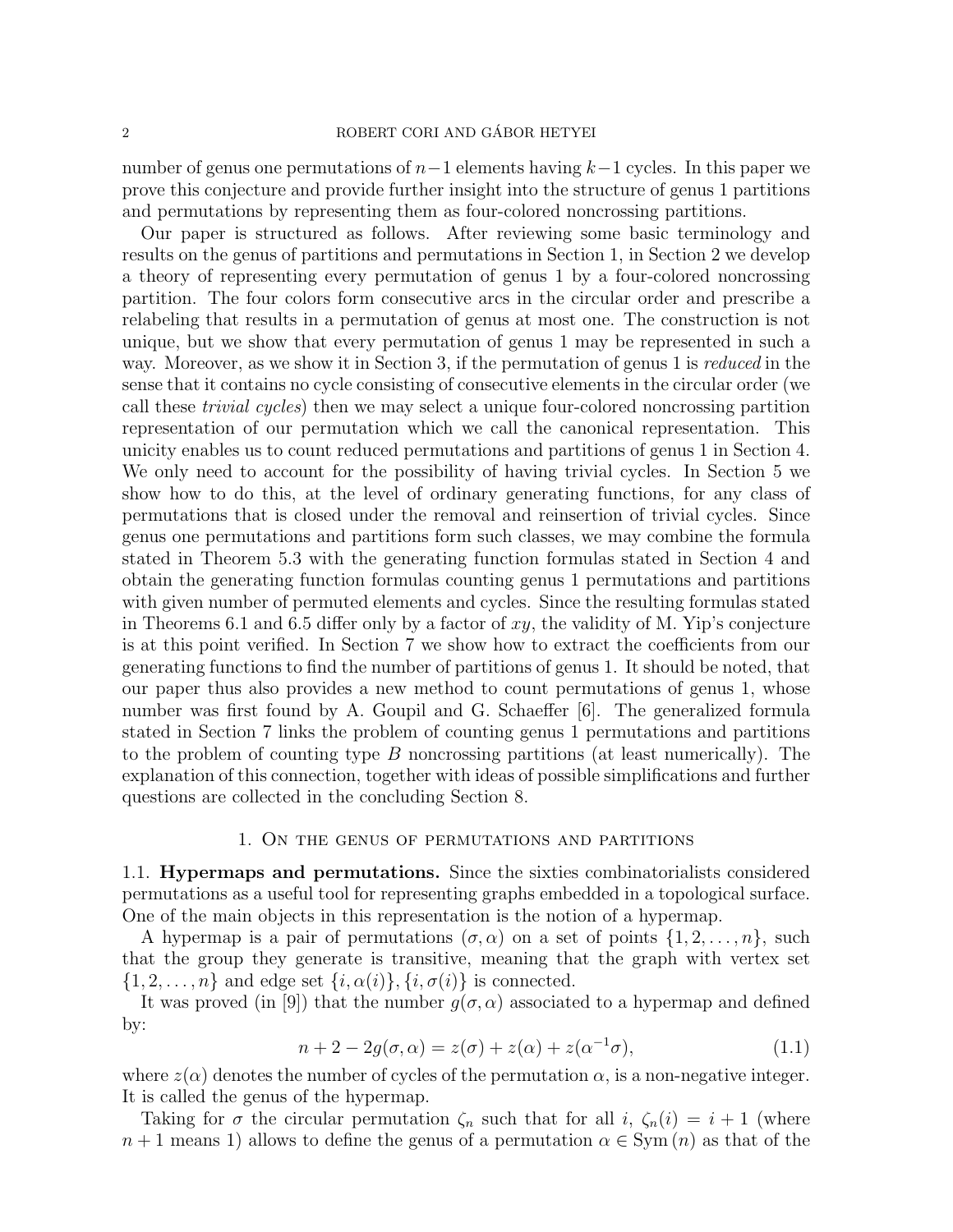hypermap  $(\zeta_n, \alpha)$ . Notice that the pair  $(\zeta_n, \alpha)$  generates a transitive group for any  $\alpha$ since  $z(\zeta_n) = 1$ ; so that we may use the following definition:

**Definition 1.1.** The genus of a permutation  $\alpha$  is the non-negative integer  $g(\alpha)$  given by:

$$
n + 1 - 2g(\alpha) = z(\alpha) + z(\alpha^{-1}\zeta_n).
$$

Notice that hypermaps of the form  $(\zeta_n, \alpha)$  are often called hypermonopoles (for instance in [1] or [17]). A different definition of the genus was given in [4], where the genus  $h(\alpha)$  of the permutation  $\alpha$  is defined as the genus of the hypermap  $(\zeta_n, \alpha^{-1}\zeta_n\alpha)$ . In this definition a permutation is of genus 0 if and only if it is a power of  $\zeta_n$ ; in ours permutations of genus 0 correspond to noncrossing partitions, a central object in combinatorics.

1.2. **Partitions of the set**  $\{1, 2, \ldots, n\}$ . To a partition  $P = (P_i)_{i=1,k}$  of the set  $\{1, 2, \ldots n\}$  is associated the permutation  $\alpha_P$  which has k cycles, each one corresponding to one of the  $P_i$  written with the elements in increasing order. This allows to define the genus of the partition P as that of the permutation  $\alpha_P$ .

It was shown in [5, Theorem 1] that a permutation  $\alpha$  is of genus 0, if and only if there exists a noncrossing partition P such that  $\alpha = \alpha_P$ .

A noncrossing partition may be drawn as a circle on which we put the points  $1, 2, \ldots, n$  in clockwise order and parts of size  $p > 2$  are represented with p-gons inscribed in the circle, parts of size 2 by segments, and parts of size 1 by isolated points.

The partition  $P = (\{1, 5, 7, 8\}, \{2, 4\}, \{3\}, \{6\})$  is represented in Figure 1 below.



FIGURE 1. The noncrossing partition  $P$ 

1.3. The genus and the cycle structure. Since the genus of a permutation  $\alpha$  is a function of  $z(\alpha)$ , the number of its cycles, in the sequel we will consider permutations as products of their cycles, study their structure, and the effect of minor changes on the cycle structure. In particular, we will be interested in the change of the genus when we compose a permutation with a single transposition. A transposition  $\tau \in \text{Sym}(n)$ , exchanging the two points i, j, will be denoted by  $\tau = (i, j)$ . It has  $n-2$  cycles of length 1 and one of length 2, hence  $z(\tau) = n - 1$ . Note that we compose permutations right to left, i.e., we define the product  $\alpha\beta$  of two permutations as the permutation which sends *i* into  $\alpha(\beta(i))$ .

We will often use the following Lemma: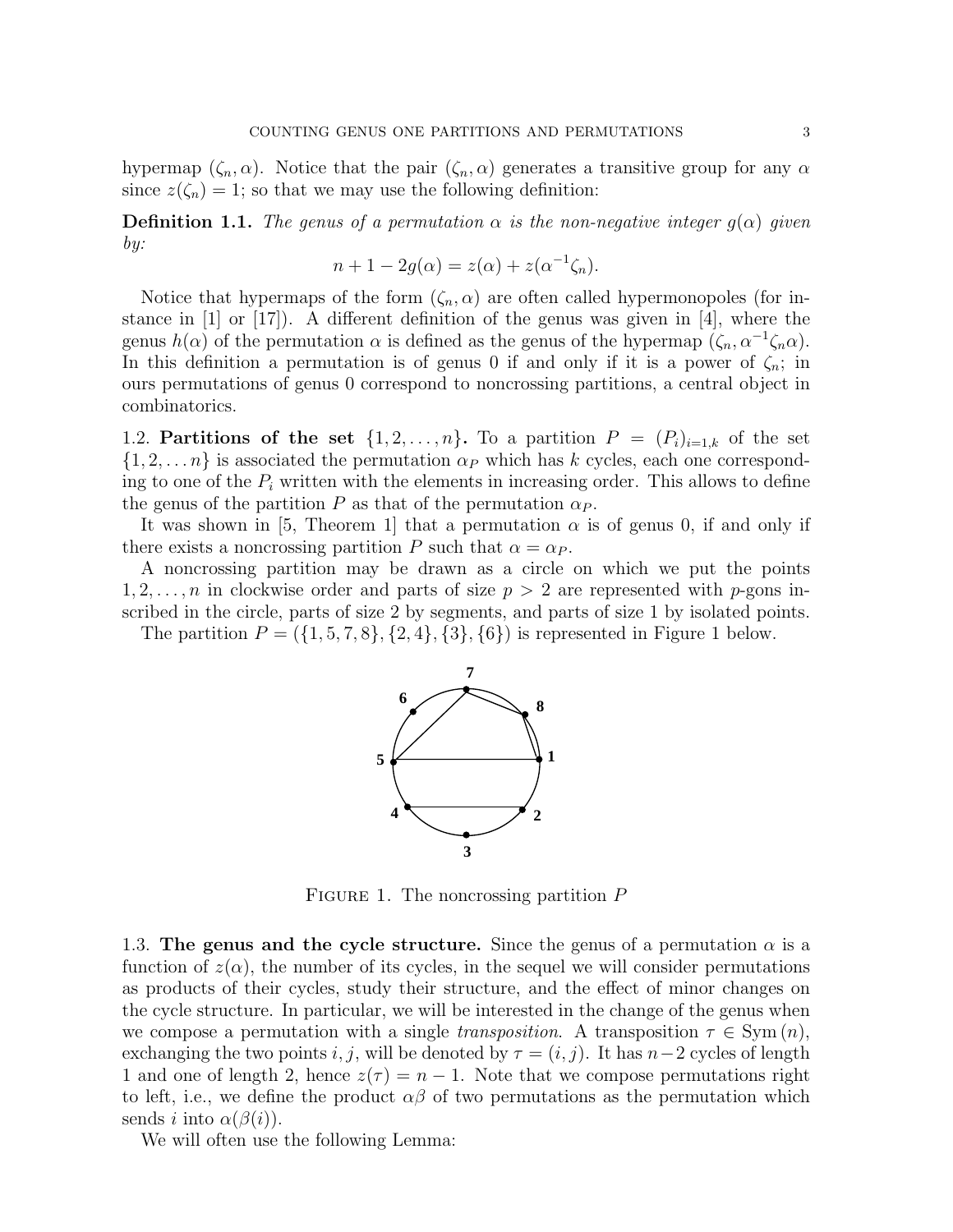**Lemma 1.2.** The number of cycles of the products  $\tau \alpha$  and  $\alpha \tau$  of a permutation  $\alpha$  and a transposition  $\tau = (i, j)$  differs from the number of cycles of  $\alpha$  by 1. The sign of the change depends on whether i and j belong to the same cycle of  $\alpha$  or not. We have

$$
z(\tau\alpha) = z(\alpha\tau) = \begin{cases} z(\alpha) + 1 & \text{if } i \text{ and } j \text{ belong to the same cycle of } \alpha; \\ z(\alpha) - 1 & \text{if } i \text{ and } j \text{ belong to different cycles of } \alpha. \end{cases}
$$

**Definition 1.3.** Two cycles in a permutation  $\alpha$  are crossing if there exists two elements  $a, a'$  in one of them and  $b, b'$  in the other such that  $a < b < a' < b'$ .

Observe that if such elements exist they may be taken such that  $a' = \alpha(a)$  and  $b' = \alpha(b).$ 

An element i of  $1, 2, \ldots, n$  is a *back point* of the permutation  $\alpha$  if  $\alpha(i) < i$  and  $\alpha(i)$ is not the smallest element in its cycle (i. e. there exist  $k > 1$  such that  $\alpha^k(i) < \alpha(i)$ ).

**Definition 1.4.** A twisted cycle in a permutation  $\alpha$  is a cycle  $(b_1, b_2, \ldots, b_p)$  containing a back point.

The genus of a permutation may be determined by counting back points as the following variant of [2, Lemma 5] shows.

**Lemma 1.5.** For any permutation  $\alpha \in \text{Sym}(n)$ , the sum of the number of back points of the permutation  $\alpha$  and the number of those of  $\alpha^{-1}\zeta_n$  is equal to  $2g(\alpha)$ .

*Proof.* As usual, for a permutation  $\alpha \in \text{Sym}(n)$ , let  $\text{EXC}(\alpha)$  denote the set of *excedances* of  $\alpha$ , i.e., the set of elements i such that  $\alpha(i) > i$ . The number of back points of  $\alpha$  is then  $n - |EXC(\alpha)| - z(\alpha)$ . After replacing  $2g(\alpha)$  with its expression in Definition 1.1, our lemma is equivalent to

$$
|\text{EXC}(\alpha)| + |\text{EXC}(\alpha^{-1}\zeta_n)| = n - 1.
$$

To prove this equation observe first that, for all i satisfying  $i \neq \alpha^{-1}(1)$ , the relation  $i \in EXC(\alpha)$  is equivalent to  $\alpha(i) - 1 \notin EXC(\alpha^{-1}\zeta_n)$ . Thus the number of excedances of  $\alpha$  in the set  $\{\alpha^{-1}(2), \ldots, \alpha^{-1}(n)\}\$  plus the number of excedances of  $\alpha^{-1}\zeta_n$  in the set  $\{1, \ldots, n-1\}$  is  $n-1$ . Finally  $\alpha^{-1}(1)$  is not an excedance of  $\alpha$  and  $n$  is not an excedance of any permutation in Sym  $(n)$ .

Notice that a permutation is associated to a partition if and only if it contains no twisted cycle, moreover the partition and the associated permutation are of genus 0 if and only if there are no crossing cycles. Noncrossing partitions were extensively studied (see for instance  $|13|$ ).

### 2. Genus one permutations and four-colored noncrossing partitions

We define a four-coloring of a noncrossing partition of the set  $\{1, 2, \ldots, n\}$  as a partitioning of the *n* points on the circle into four arcs denoted  $A, B, C, D$  in clockwise order where  $A$  is the arc containing the point 1 and in which  $C$  is only arc allowed to contain no point. We will denote by  $\gamma = (A, B, C, D)$  such a 4-coloring. Equivalently a four-coloring may be defined by 4 integers defining the numberings of the points in the four arcs. These are  $1 \leq i < j \leq k < \ell \leq n$ , giving

$$
A = \{\ell + 1, \dots, n, 1, \dots, i\}, \quad B = \{i + 1, \dots, j\},
$$
  
\n
$$
C = \{j + 1, \dots, k\}, \quad D = \{k + 1, \dots, \ell\},
$$
\n(2.1)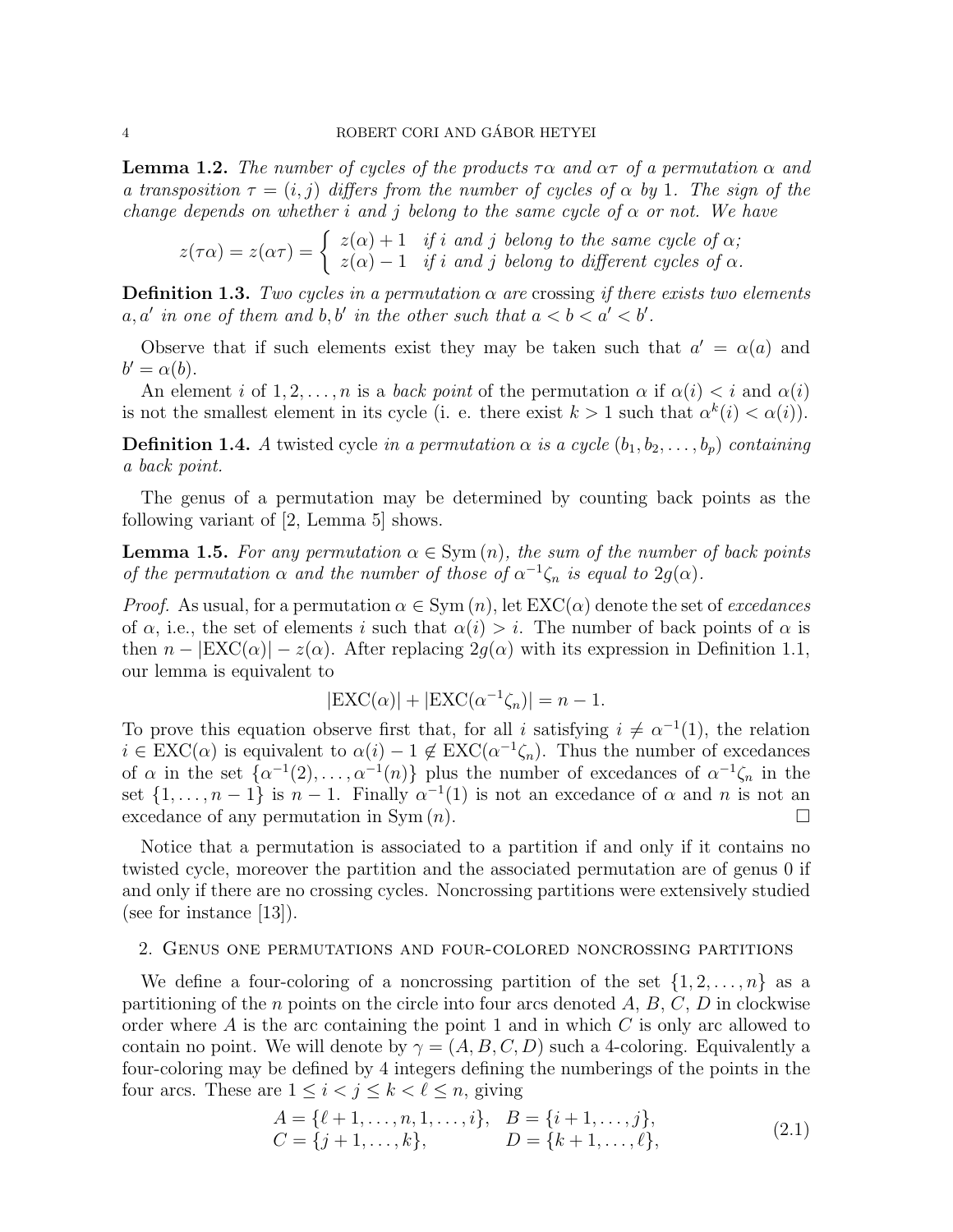where C is empty when  $j = k$ . In this notation,  $A = \{1, \ldots, i\}$  holds when  $\ell = n$ .

**Definition 2.1.** We call the sequence  $(i, j, k, \ell)$ , marking the right endpoints of the color sets in  $(2.1)$ , a sequence of coloring points of the partition P.

To any four-colored noncrossing partition  $(P, \gamma)$  (where  $\gamma = (A, B, C, D)$ ) we associate a permutation  $\alpha = \Phi(P, \gamma)$  in which cycles are obtained from the parts of P by renumbering the points in the following way:

We leave the numbering of the points in A unchanged and we continue labeling in such a way that the elements of A are followed by the points in  $D$ , then by the points in  $C$ , and finally by the points in  $B$ . Within each color set, points are numbered in clockwise order. Thus the elements of A are numbered with  $\ell + 1, \ell + 2, \ldots, n, 1, 2, \ldots i$ , the elements of D are numbered from  $i+1$  to  $i+\ell-k$ , the elements of C are numbered from  $i + \ell - k + 1$  to  $i + \ell - j$  an the elements of B are numbered from  $i + \ell - j + 1$  to  $\ell$ . After introducing

$$
a = i, b = i + \ell - k, c = i + \ell - j, \text{ and } d = \ell,
$$
 (2.2)

we obtain that the color sets, in terms of the relabeled elements, are given by

$$
A = \begin{cases} \{1, 2, ..., a, d+1, ..., n\} & \text{if } d \neq n, \\ \{1, 2, ..., a\} & \text{otherwise;} \\ B = \{c+1, c+2, ..., d\}; & D = \{a+1, a+2, ..., b\}; \\ C = \begin{cases} \{b+1, b+2, ..., c\} & \text{if } c \neq b, \\ \emptyset & \text{otherwise.} \end{cases} \end{cases}
$$
(2.3)

Let us also note for future reference that the linear map taking  $(i, j, k, \ell)$  into  $(a, b, c, d)$ is its own inverse, i.e., we have

$$
i = a, j = a + d - c, k = a + d - b
$$
 and  $\ell = d.$  (2.4)

Once the points are renumbered, each cycle of  $\alpha$  is obtained from a part  $P_q =$  ${x_1, x_2, \ldots x_p}$  of P by writing the numbering of the corresponding points  $x_1, x_2, \ldots x_p$ , where the  $x_i$ 's are in clockwise order.

For the example shown in Figure 2 we obtain the following permutation of genus 1:

$$
\alpha = \Phi(P, \gamma) = (1, 4, 3, 8)(2, 7)(5)(6)
$$

In the sequel it will be convenient to say that a point p has color X for  $X = A, B, C, D$ if  $p \in X$ , a part  $P_q$  will be unicolored, bicolored, three-colored or four-colored depending on the number of different colors its points have.

*Remark* 2.2. A unicolored part of a noncrossing partition  $P$  gives rise to a cycle in  $\Phi(P,\gamma)$  which does not cross any other cycle and is not twisted. A bicolored part with points in two different colors  $X$  and  $Y$  is not twisted but it crosses any cycle coming from a part that has points of color X as well as at least one point whose color is neither X nor Y. A bicolored part with points of color X and Y does not cross a any part that is contained in or disjoint from  $X \cup Y$ . A three or four-colored part gives rise to a twisted cycle.

The main point in this section is the following characterization: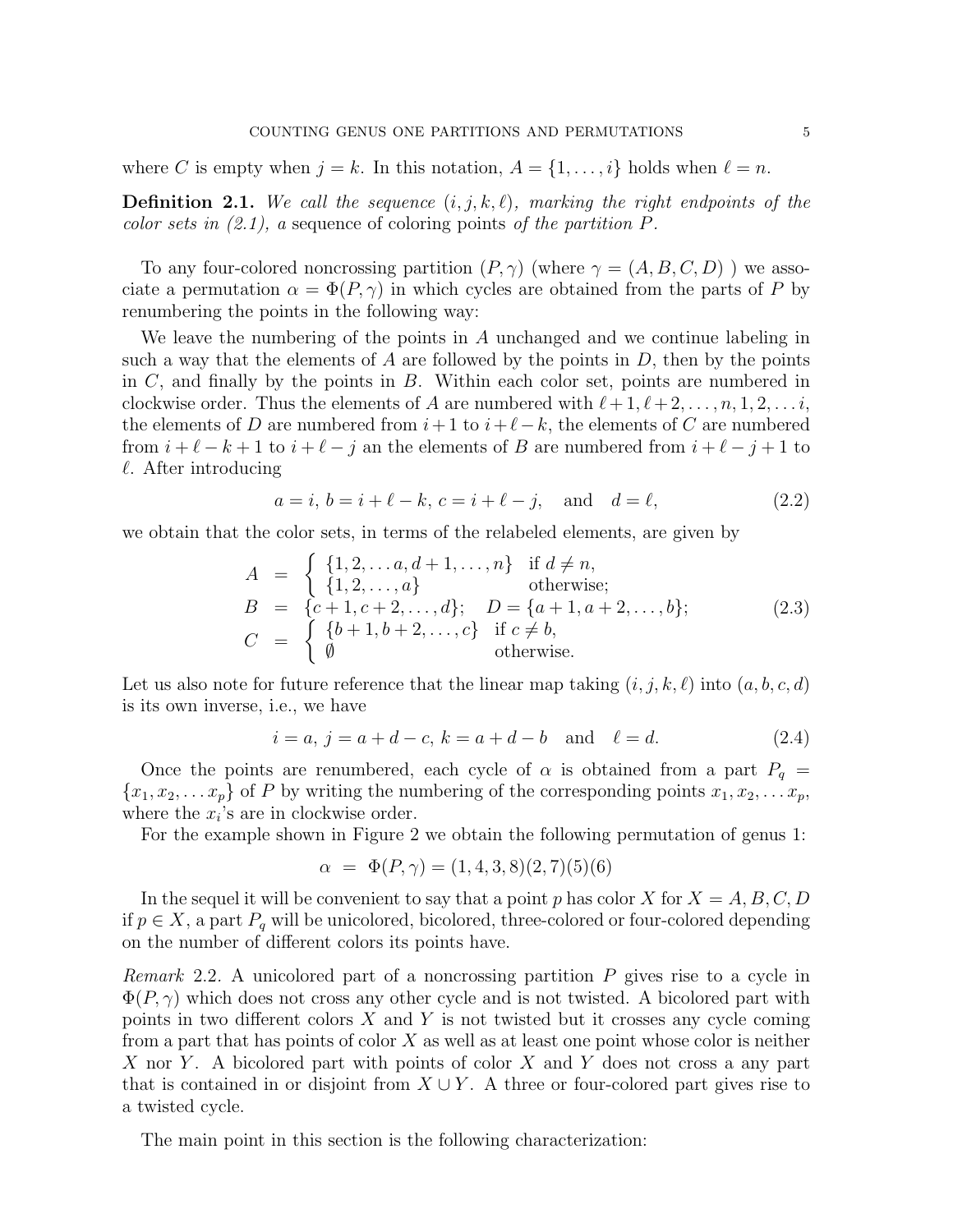

FIGURE 2. A four-coloring of  $P$  and the induced renumbering of points

**Theorem 2.3.** If  $(P, \gamma)$  is a four-colored noncrossing partition then  $\Phi(P, \gamma)$  is a permutation of genus 0 or 1. It is of genus 1 if and only if at least one of these two conditions is satisfied:

- (1) There exists a part  $P_q$  which is three or four-colored.
- (2) There exists two parts  $P_q$ ,  $P_r$  which are two colored and share a common color, more precisely there are three different colors  $X, Y, Z$  such that

 $P_q \cap X \neq \emptyset$ ,  $P_q \cap Y \neq \emptyset$ ,  $P_q \subseteq X \cup Y$  and  $P_r \cap X \neq \emptyset$ ,  $P_r \cap Z \neq \emptyset$ ,  $P_r \subseteq X \cup Z$ .

*Proof.* Let  $i, j, k, \ell$  define the four-coloring  $\gamma$  and let  $\beta$  be the permutation associated to the partition P, set  $\alpha = \Phi(P, \gamma)$ . The renumbering of the points around the circle may be considered in two ways:

The first way is conjugation. Consider the permutation  $\phi$  that takes each i into its new label after the renumbering operation. We then have  $\alpha = \phi \beta \phi^{-1}$ . Note that  $\phi$  is given by the coloring points  $(i, j, k, \ell)$  via the formula

$$
\phi(x) = \begin{cases}\n x & \text{if } x \in A; \\
x + \ell - j & \text{if } x \in B; \\
x + i + \ell - j - k & \text{if } x \in C; \\
x + i - k & \text{if } x \in D.\n\end{cases}
$$
\n(2.5)

Although this formula is unimportant for this proof, we will have good use of it later in the proof of the converse of our present statement. Now let  $\theta = \phi \zeta_n \phi^{-1}$ , since conjugation does not change the number of cycles we have:

$$
g(\zeta_n, \beta) = g(\theta, \alpha) = 0. \tag{2.6}
$$

Since  $\theta$  has only one cycle, just like  $\zeta_n$ , the above equation, together with formula (1.1) yields

$$
n + 1 - z(\alpha) = z(\alpha^{-1}\theta). \tag{2.7}
$$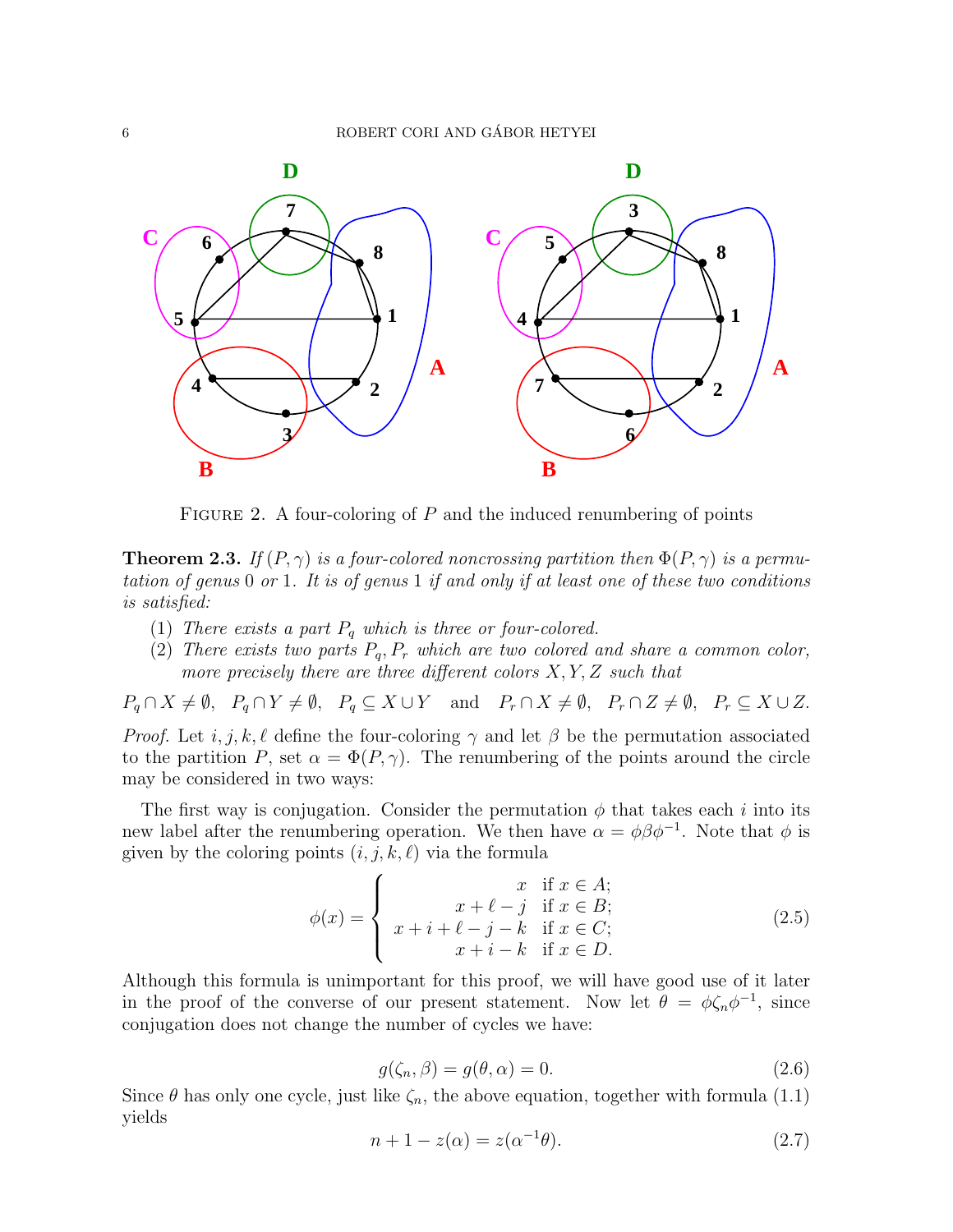#### COUNTING GENUS ONE PARTITIONS AND PERMUTATIONS 7

The second way is multiplication by transpositions. It is easy to check that

$$
\theta = (1, 2, \dots, a, c+1, \dots, d, b+1, \dots, c, a+1, \dots, b, d+1, \dots, n),
$$
 (2.8)

where  $a = i$ ,  $b = i + \ell - k$ ,  $c = i + \ell - j$  and  $d = \ell$ , hence  $\theta = \zeta_n(a, c)(b, d)$ . We are now able to compute the genus of the permutation  $\alpha$ . By Definition 1.1 we have

$$
2g(\alpha) = n + 1 - z(\alpha) + z(\alpha^{-1}\zeta_n).
$$

Using (2.7) we may rewrite the last equation as

$$
2g(\alpha) = z(\alpha^{-1}\theta) - z(\alpha^{-1}\zeta_n).
$$

But since  $\alpha^{-1}\theta$  is obtained from  $\alpha^{-1}\zeta_n$  by multiplying by two transpositions, by Lemma 1.2, the difference of their number of cycles is 0, 2 or  $-2$ . Since the genus is a nonnegative integer we have that  $g(\alpha)$  is 0 or 1. If any of the conditions given above are satisfied then  $\alpha$  has a twisted cycle or two crossing cycles hence it cannot be of genus 0, ending the proof, if none of them is satisfied then  $\alpha$  has no twisted cycle and no two crossing cycles, it is then of genus 0 (a permutation of a noncrossing partition).  $\Box$ 

To state a converse of Theorem 2.3 we introduce the following notion:

**Definition 2.4.** Let  $\alpha$  be a permutation of genus 1. We say that the sequence of integers  $(a, b, c, d)$  is a sequence of separating points for  $\alpha$  if the permutation  $\theta = \zeta_n(a, c)(b, d)$ is such that the genus of the hypermap  $(\theta, \alpha)$  is zero and

$$
a < b \le c < d. \tag{2.9}
$$

Notice that (2.9) implies that  $\theta$  is a circular permutation. Equations (2.6) and (2.8) have the following consequence.

Remark 2.5. If a permutation  $\alpha$  of genus 1 is represented as  $\alpha = \Phi(P, \gamma)$  by a fourcolored noncrossing partition  $(P, \gamma)$  then the sequence of coloring points  $(i, j, k, \ell)$  gives rise to the sequence of separating points  $(a, b, c, d)$  given by  $(2.2)$ .

**Proposition 2.6.** Let  $\alpha$  be a permutation of genus 1 on n elements that has a sequence of separating points  $(a, b, c, d)$ . Then there is a noncrossing partition P and a fourcoloring  $\gamma = (A, B, C, D)$  representing  $\alpha$  as  $\alpha = \Phi(P, \gamma)$  whose sequence of coloring points  $(i, j, k, \ell)$  is obtained from  $(a, b, c, d)$  via  $(2.4)$ .

Proof. Since  $\theta = \zeta_n(a,c)(b,d)$  is circular, there is a permutation  $\phi$  satisfying  $\phi \zeta_n \phi^{-1} = \theta$ . We make this map  $\phi$  unique by requiring  $\phi(1) = 1$ . It is easy to verify that  $\phi$  is given by (2.5) for the sequence  $(i, j, k, l)$  given by (2.4). The permutation  $\beta = \phi^{-1} \alpha \phi$  satisfies

$$
g(\zeta_n, \beta) = g(\phi^{-1}\theta\phi, \phi^{-1}\alpha\phi) = g(\theta, \alpha) = 0,
$$

hence  $\beta$  determines a noncrossing partition P. As a consequence of (2.1) and (2.5), the four-coloring  $\gamma$  associated to  $(i, j, k, \ell)$  satisfies  $\alpha = \Phi(P, \gamma)$ .

Definition 2.7. We call the representation described in Proposition 2.6 the fourcolored noncrossing partition representation induced by the sequence of separating points  $(a, b, c, d)$ .

Now we are ready to state the converse of Theorem 2.3.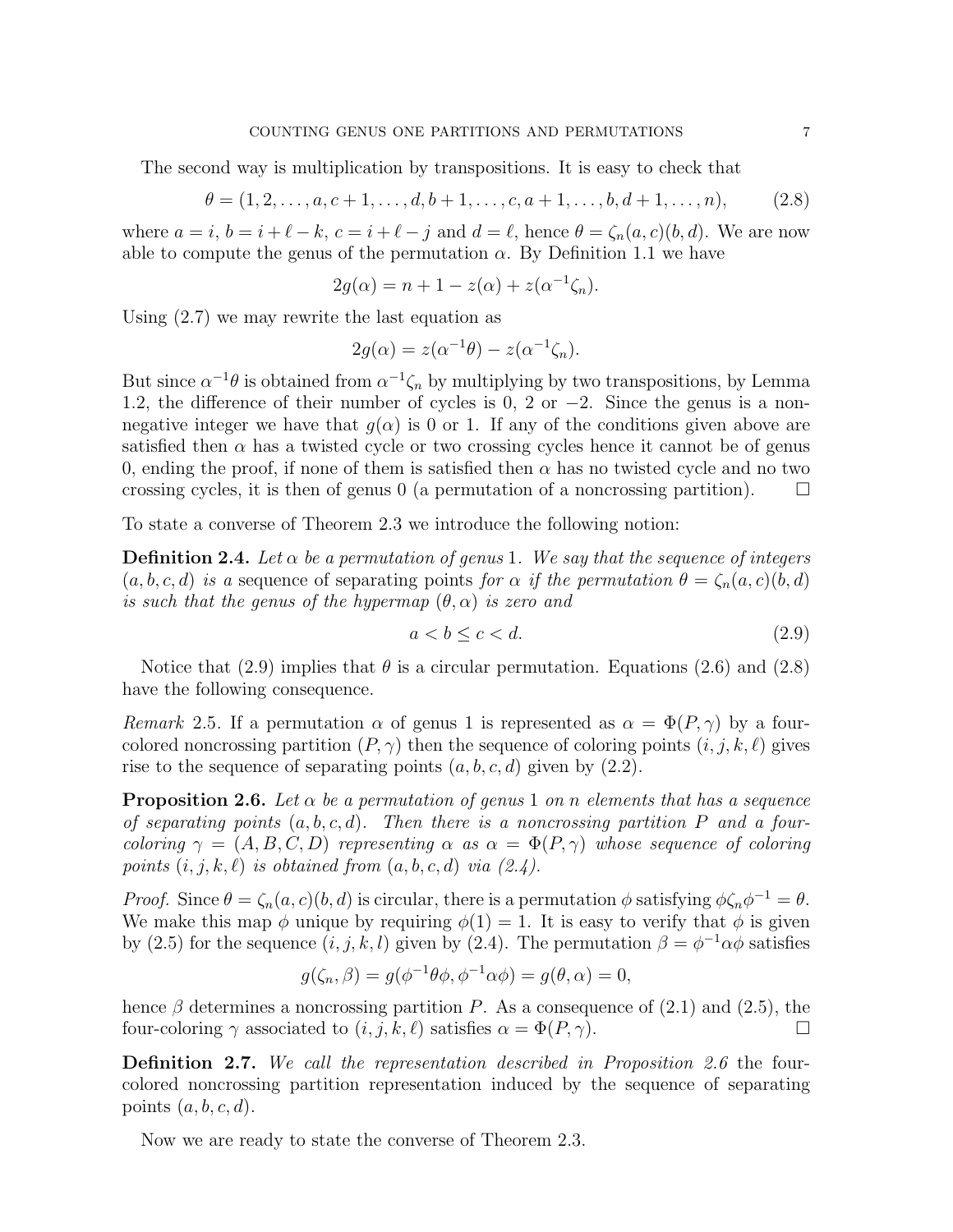**Theorem 2.8.** For any permutation  $\alpha$  of genus 1, there exists a noncrossing partition P and a four-coloring  $\gamma$  such that  $\alpha = \Phi(P, \gamma)$ .

Proof. By Proposition 2.6 it suffices to show that every permutation of genus 1 has a sequence  $(a, b, c, d)$  of separating points. Let  $\alpha$  be a permutation of genus 1, then the permutation  $\alpha' = \alpha^{-1} \zeta_n$  is also of genus 1, thus  $\alpha'$  has two crossing cycles or a twisted cycle or both.

(1) If  $\alpha'$  has two crossing cycles then one of these cycle contains two points  $a, c$  and the other one two points b, d such that  $a < b < c < d$ .

By (2.9),  $\theta = \zeta_n(a,c)(b,d)$  is circular. Moreover  $\alpha^{-1}\theta$  is obtained from  $\alpha^{-1}\zeta_n$ by multiplying it by two transpositions exchanging elements belonging to the same cycle, hence  $z(\alpha^{-1}\theta) = z(\alpha^{-1}\zeta_n) + 2$ . By the definition of the genus, since  $z(\theta) = z(\zeta_n)$ , we get  $g(\theta, \alpha) = g(\alpha) - 1 = 0$ .

(2) If  $\alpha'$  has a twisted cycle, this can be written  $(a, x_1, \dots, x_p, d, b, y_1, \dots, y_q)$ , where a is the smallest element of the cycle and  $d > b$ , giving  $a < b < d$ . Consider the two transpositions  $(a, b)$  and  $(b, d)$  It easy to check that the product  $\theta =$  $\zeta_n(a, b)(b, d)$  is equal to:  $(1, 2, \cdots a, b+1, \cdots d, a+1, \cdots b, d+1, \cdots n)$ . Moreover, the permutation  $\alpha'(a, b)(b, d)$  has the same cycles as  $\alpha'$  except the one containing  $a, b, d$  which is broken into three cycles:

$$
(a,y_1,\cdots y_q) (b) (d,x_1,\cdots,x_p),
$$

showing that again

$$
z(\alpha^{-1}\theta) = z(\alpha^{-1}\zeta_n) + 2
$$

and 
$$
g(\theta, \alpha) = g(\zeta_n, \alpha) - 1 = 0
$$
 hold.

We obtained that, in the first case  $(a, b, c, d)$ , and in the second case  $(a, b, b, d)$ , is a sequence of separating points for  $\alpha$ .

It is easy to detect in a four-colored noncrossing partition representation of a permutation of genus 1 whether it is a partition, or whether it has twisted cycles, as we will see in the following observations.

Corollary 2.9. A permutation  $\alpha$  of genus 1 is a partition if and only if it may be represented by a four-colored noncrossing partition  $(Q, \gamma)$  that has no three or fourcolored part and has at least two two-colored parts.

Indeed, a three or four-colored part would give rise to a twisted cycle which partition can not have. Without twisted cycles, a permutation of genus 1 must have a pair of crossing cycles which can only be represented by two-colored parts. To state our next observation, we introduce the notion of simply and doubly twisted cycles.

Remark 2.10. For future reference we also note that every genus 1 partition  $\alpha \in \text{Sym}(n)$ has a three-colored non-crossing partition representation, that is, a four-colored representation with  $C = \emptyset$ . Indeed, since  $\alpha$  does not have any back point, by Lemma 1.5,  $\alpha^{-1}\zeta_n$  must have two back points. We may use the construction presented in the second case of the proof of Theorem 2.8 to construct a three-colored noncrossing partition. A variant of this observation was also made in [17, p. 63].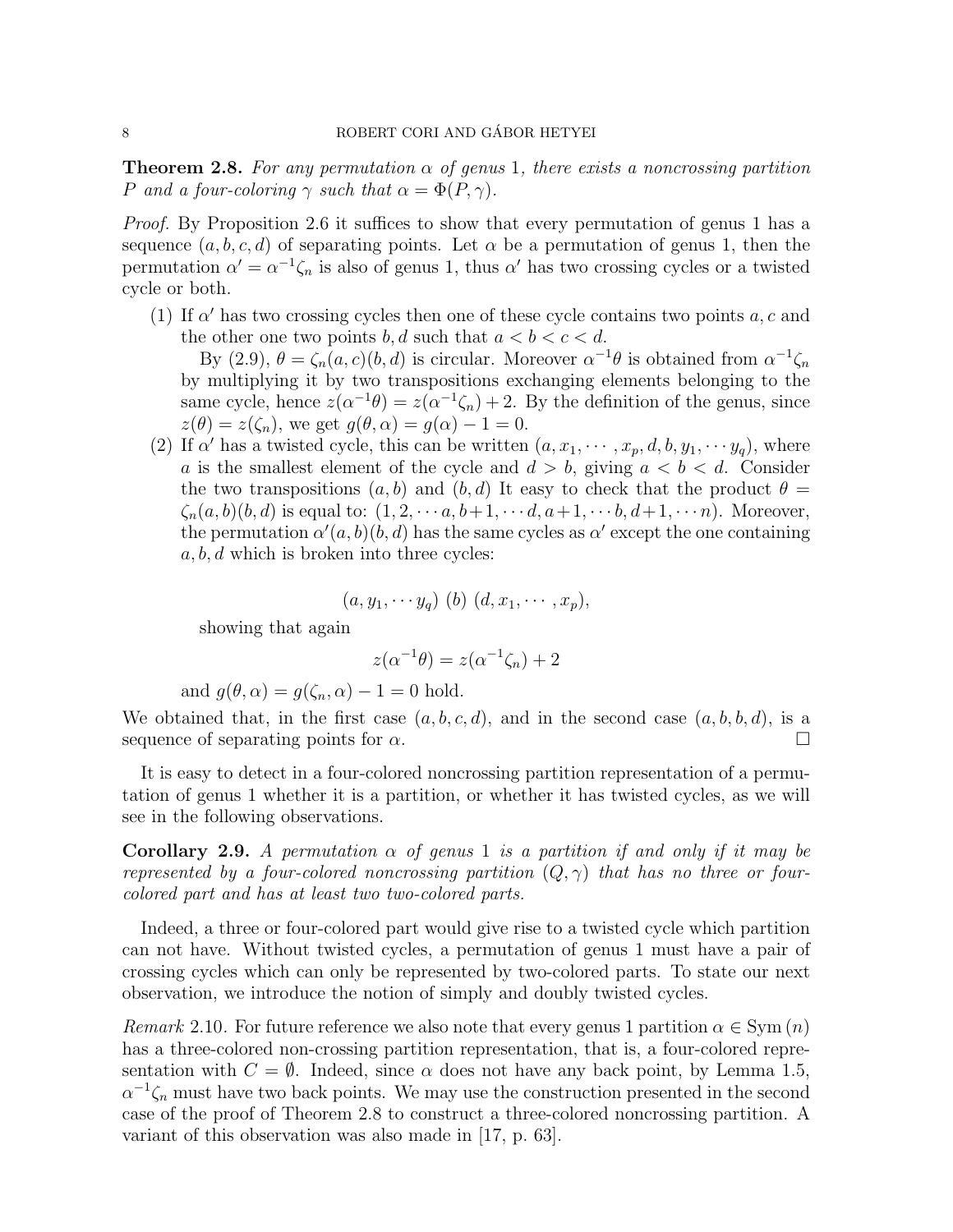**Definition 2.11.** A cycle of  $\alpha$  is simply twisted if contains exactly one back point and it is doubly twisted if it has two back points.

Remark 2.12. In a four-colored noncrossing partition representation of a permutation of genus 1, three colored parts correspond to simply twisted cycles and four-colored parts correspond to doubly twisted cycles.

**Proposition 2.13.** In a permutation  $\alpha$  of genus 1, all cycles are either not twisted or simply or doubly twisted. Moreover, exactly one of the following assertions is satisfied:

- (1)  $\alpha$  has no twisted cycle, hence it corresponds to a partition;
- (2)  $\alpha$  has a unique simply twisted cycle;
- (3)  $\alpha$  has a unique doubly twisted cycle;
- (4)  $\alpha$  has two simply twisted cycles.

There is an example of a permutation of genus 1 of each of the above four types.



FIGURE 3. The four types of genus 1 permutations

Proof. By Lemma 1.5, a permutation of genus 1 may have at most two back points. If  $\alpha$  has no back points then it is a partition. If it has one back point then it has a unique simply twisted cycle. If it has two back points, then these are either on the same (doubly twisted) cycle, or on two separate (simply twisted cycle). An example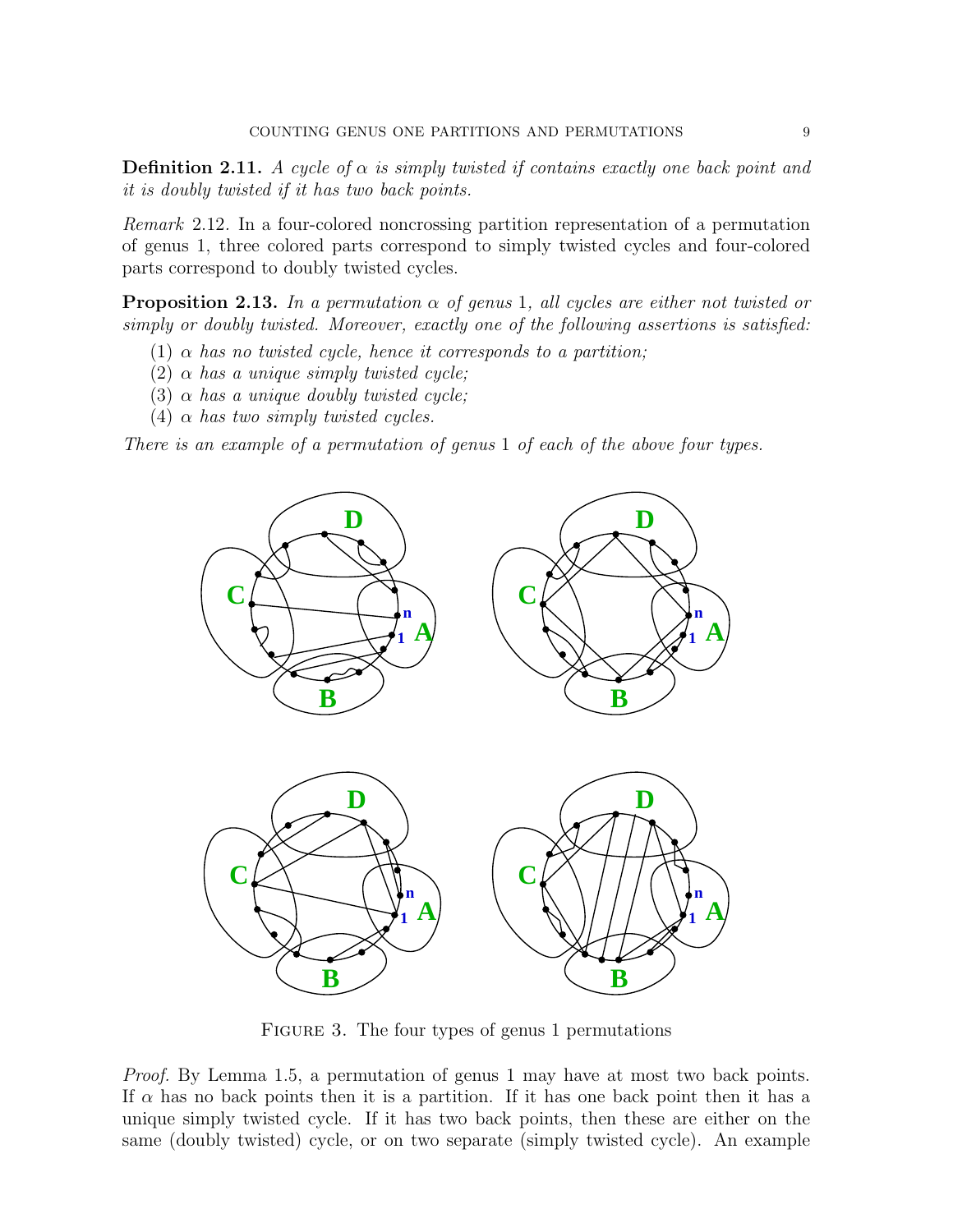of a permutation of each type is sketched using a four-colored noncrossing partition representation in Figure 3.

# 3. Reduced permutations and partitions

Definition 3.1. A trivial cycle in a permutation is a cycle consisting of consecutive points on the circle, i. e. a cycle  $C_i = (i, i+1, \ldots, i+p)$  where sums are taken modulo n. A permutation is reduced if it contains no trivial cycle.

**Lemma 3.2.** Let  $\theta$  and  $\alpha$  be two permutations in Sym $(n)$  such that  $\theta$  is circular and  $q(\theta, \alpha) = 0$ . If an integer x satisfies

$$
\alpha(x) = \theta^k(x) \qquad \text{for} \quad 1 < k < n
$$

then there exists a cycle of  $\alpha$  consisting of consecutive points in the sequence

$$
\theta(x), \theta^2(x), \ldots, \theta^{k-1}(x)
$$

*Proof.* Use conjugation by a permutation  $\phi$  such that  $\phi \theta \phi^{-1} = \zeta_n$ . Then the statement follows by repeated use of the following, trivial observation: if a noncrossing partition contains a part  $a_1 < a_2 < \cdots < a_p$  such that one of the  $a_i$ 's satisfies  $a_{i+1} > a_i + 1$  then there is another part contained in the set  $\{a_i + 1, a_i + 2, \ldots, a_{i+1} - 1\}$ . Applying the same observation repeatedly, we end up with a part consisting of consecutive integers greater than  $a_i$  and less than  $a_{i+1}$ .

As a consequence of Lemma 3.2, a permutation  $\alpha$  of genus 1 is reduced if and only if each of its cycles either crosses another one or it is twisted. Indeed, by Remark 2.2, a cycle that does not cross any other cycle and is not twisted corresponds to a unicolored part in a four-colored noncrossing partition representing  $\alpha$  and, by Lemma 3.2, the same color set contains a part consisting of consecutive points, which represents a trivial cycle. Thus the representation of a reduced  $\alpha$  can not have unicolored parts.

We now define for a reduced permutation  $\alpha$  of genus 1 a canonical sequence of separating points and the canonical representation of it as a four-colored noncrossing partition.

**Definition 3.3.** Let  $\alpha$  be a reduced permutation of genus 1. The canonical sequence of separating points  $(a, b, c, d)$  of  $\alpha$  is defined as follows:

- (1) a is the smallest integer such that  $\alpha(a) \neq a + 1$ ;
- (2) b is the smallest integer satisfying  $b > a$  and such that either  $\alpha(b) > \alpha(a)$  or  $\alpha(b) \leq a \text{ holds};$
- (3)  $c = \alpha(a) 1;$
- (4)  $d = n$  if  $\alpha(b) = 1$  and  $d = \alpha(b) 1$  otherwise.

We call the four-colored noncrossing partition representation induced by the canonical sequence of separating points the canonical representation of  $\alpha$ .

In the proof of Proposition 3.5 below we will show that the canonical sequence of separating points exists, it is unique, and it is indeed a sequence of separating points, giving rise to a four-colored noncrossing partition representation. Our proof relies on the following lemma.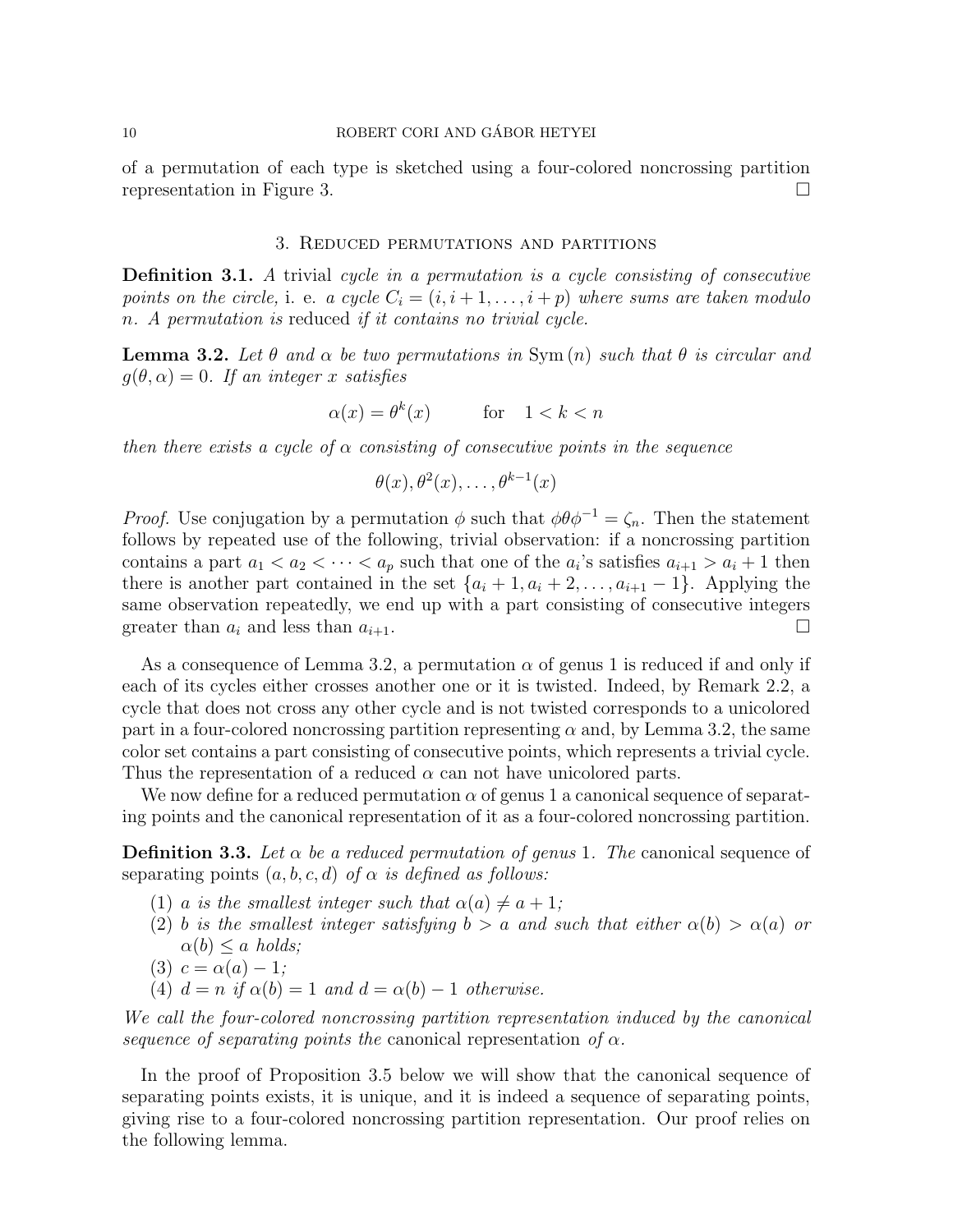**Lemma 3.4.** Let  $\alpha$  be a permutation of Sym  $(n)$  such that for some a satisfying  $a+1$  $\alpha(a)$ , the set  $X_1 = \{a+1, a+2, \ldots, \alpha(a)-1\}$  is a union of cycles of  $\alpha$ . Then  $\alpha$  may be split into two permutations  $\alpha_1$  acting on  $X_1$  and  $\alpha_2$  acting on  $X_2 = \{1, 2, \ldots, n\} \setminus X_1$ such that

$$
g(\alpha) = g(\alpha_1) + g(\alpha_2)
$$

*Proof.* Let  $n_1$  be the number of elements of  $X_1$  and  $n_2$  be that of  $X_2$ . Consider the transposition  $\tau$  exchanging a and  $c = \alpha(a) - 1$ , then  $\zeta_n \tau$  has two cycles of lengths  $n_1$  and  $n_2$  respectively, permuting the elements of  $X_1$  and  $X_2$  respectively. Since  $\alpha^{-1}\zeta_n(c) = a$ , we have:

$$
z(\alpha^{-1}\zeta_n\tau) = z(\alpha^{-1}\zeta_n) + 1
$$

Moreover

$$
z(\alpha) = z(\alpha_1) + z(\alpha_2)
$$
 and  $z(\alpha^{-1}\zeta_n\tau) = z(\alpha_1^{-1}\zeta_{n_1}) + z(\alpha_2^{-1}\zeta_{n_2})$ 

where  $\zeta_{n_1} = (a+1, a+2, \ldots, \alpha(a)-1)$  and  $\zeta_{n_2}$  is the analogous circular permutation on  $X_2$ . Computing the genus of  $\alpha_1$  and  $\alpha_2$  we get:

$$
2g(\alpha_1) = n_1 - z(\alpha_1) - z(\alpha_1^{-1}\zeta_{n_1}) - 1 \text{ and } 2g(\alpha_2) = n_2 - z(\alpha_2) - z(\alpha_2^{-1}\zeta_{n_2}) - 1
$$

Adding the two equations and using the preceding relations we get:

$$
2(g(\alpha_1)) + g(\alpha_2)) = n_1 + n_2 - z(\alpha) - z(\alpha^{-1}\zeta_n\tau) - 2
$$

Since  $n_1 + n_2 = n$  and  $z(\alpha^{-1}\zeta_n\tau) = z(\alpha^{-1}\zeta_n) + 1$  we obtain the expected relation between the genuses of  $\alpha, \alpha_1, \alpha_2$ .

Proposition 3.5. Every reduced permutation of genus 1 of n elements has a unique canonical sequence  $(a, b, c, d)$  of separating points, that induces a four-colored noncrossing partition representation.

*Proof.* It is easy to see that an element a as defined above exists since if  $\alpha(i) = i + 1$ for all  $i < n$  then  $\alpha$  is of genus 0. An element  $b > a$  such that  $\alpha(b) > \alpha(a)$  or  $\alpha(b) \leq a$  exists also since there is at least an element  $j > a$  such that  $\alpha(j) = 1$ . The minimality requirement stated in conditions  $(1)$  and  $(2)$  guarantees the uniqueness of a and b. Afterward, c and d are given by modulo n subtractions that can be performed in exactly one way. It remains to show that  $(a, b, c, d)$  is a sequence of separating points. To show that  $a < b \leq c < d$  holds, notice that if for all i such that  $a < i < \alpha(a)$ we have  $\alpha(i) < \alpha(a)$  then one of  $\alpha_1$  or  $\alpha_2$  given in Lemma 3.4 will have genus 0 and hence contain a trivial cycle, contradicting the fact that  $\alpha$  is reduced. To show that  $g(\zeta_n(a,c)(b,d),\alpha) = 0$ , observe first that  $a = \alpha^{-1}\zeta_n(c)$  and c belong to the same cycle of  $\alpha^{-1}\zeta_n$ , similarly  $b = \alpha^{-1}\zeta_n(d)$  and d belong to the same cycle of  $\alpha^{-1}\zeta_n$ . Moreover, by  $a = \alpha^{-1} \zeta_n(c)$ , the cycle decomposition of  $\alpha^{-1} \zeta_n(a,c)$  is obtained by deleting a from the cycle of  $\alpha^{-1}\zeta_n$  containing it and turning it into a fixed point. Thus b and d are also on the same cycle of  $\alpha^{-1}\zeta_n(a,c)$ . Using Lemma 1.2 twice we obtain that  $z(\alpha^{-1}\zeta_n(a,c)(b,d)) = z(\alpha^{-1})$  $\zeta_n$ ) + 2.

**Proposition 3.6.** Let  $\alpha = \Phi(\beta, \gamma)$  be the representation of the reduced permutation  $\alpha$  of genus 1 induced by its canonical sequence of separating points  $(a, b, c, d)$ . This representation has the following properties:

(1)  $a < b < c < d$  and  $\alpha(a) \equiv c + 1, \alpha(b) \equiv d + 1 \mod n$ .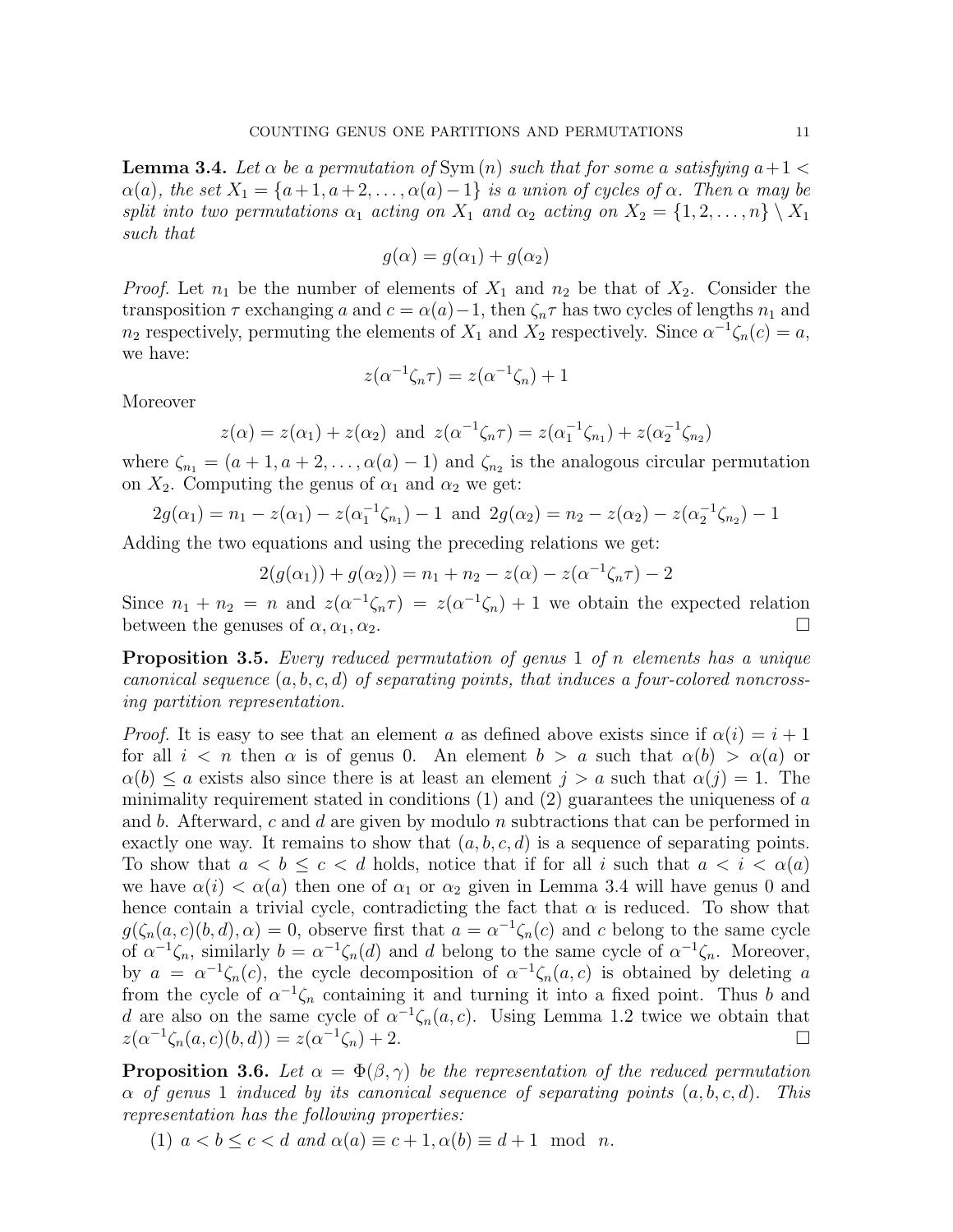### 12 ROBERT CORI AND GÁBOR HETYEI

- (2) If x and  $\alpha(x)$  are in the same subset A, B, C, or D then  $\alpha(x) \equiv x + 1 \pmod{n}$ .
- (3) There is no cycle of  $\alpha$  containing elements in both A and D except the one containing b and  $d+1$ .
- (4) There is no cycle of  $\alpha$  containing elements in both B and D except if this cycle is twisted and contains  $b \in D, d+1 \in A$  and an element  $x \in B$ .

*Proof.* (1) is a direct consequence of Definition 3.3 and Proposition 3.5.

(2) Comes from the fact that if x and  $\alpha(x)$  are in the same color class X, and  $\alpha(x) \neq x+1$  then, by Lemma 3.2, there is a trivial cycle of  $\beta$  which contains consecutive points in X, giving rise to a trivial cycle of  $\alpha$  thus contradicting the fact that the permutation  $\alpha$  is reduced.

To prove (3) observe that if there is a cycle bicolored by A and D then there is an element x of this cycle such that  $x \in D$  and  $\alpha(x)$  in A. But all elements in D are less than or equal to b, so that  $x \neq b$  would contradict the fact that b was chosen as the smallest such that  $\alpha(b) \in A \cup B$ .

For  $(4)$ , if there is a cycle containing elements in B and D this implies that there is an element x in D such that  $\alpha(x) \in A \cup B$ . As above  $x = b$ . And the cycle contains elements in  $A, B, D$  hence it is twisted.

**Proposition 3.7.** Let  $\alpha$  be a reduced permutation of genus 1, represented as  $\alpha = \Phi(\beta, \gamma)$ by a four-colored noncrossing partition. If this representation satisfies the properties stated in Proposition 3.6 then it is the representation induced by the canonical sequence of separating points.

*Proof.* Let  $(A, B, C, D)$  denote the sequence of color sets of the coloring induced by the canonical sequence  $(a, b, c, d)$  of separating points via  $(2.3)$ . Suppose that there exists another representation induced by the the sequence of separating points  $(a', b', c', d')$ satisfying the properties stated in in Proposition 3.6, and let  $(A', B', C', D')$  denote the the sequence of sets of colors in the induced coloring. Then  $a = a'$  since both are the smallest x such that  $\alpha(x) \neq x + 1$ , this gives also  $c = c' = \alpha(a) - 1$ . Observe next that  $b \leq b'$  since  $\alpha(b') \equiv d' + 1 \mod n$  satisfies  $\alpha(b') = 1$  or  $\alpha(b') > \alpha(a)$ , thus it is not in the interval  $[a + 1, \alpha(a)]$  and b is the smallest integer with this property. It suffices to show that b can not be strictly less than b', afterward  $d = d'$  follows from the fact that both are congruent to  $\alpha(b) - 1$  modulo *n*.

Assume, by way of contradiction, that  $b < b'$ . As a consequence of  $a < b < b'$ , we must have  $b \in D'$  since all the elements in B' and C' are greater than b' and those in  $A' \cap [1, b']$  are less than a hence satisfy  $\alpha(x) = x + 1$ . By property (3) in Proposition 3.6 we can not have  $\alpha(b) \in D'$  and by property (4) we can not have  $\alpha(b) \in A'$  either. If  $\alpha(b) \in D'$  then, by property (2), we must have  $d+1 = \alpha(b) = b+1$ , in contradiction with  $b < d$ . Finally, if  $\alpha(b) \in C' = [b'+1, c'] \subseteq [a'+1, \alpha(a')-1]$  then  $\alpha(b)$  is not outside the interval  $[a+1, \alpha(a)]$ , in contradiction with the definition of a canonical sequence of separating points.  $\Box$ 

Corollary 3.8. The canonical four-colored noncrossing partition representation of a reduced permutation  $\alpha$  of genus 1 may be equivalently defined by requiring that the sequence of separating points inducing it must satisfy the four conditions of Proposition 3.6.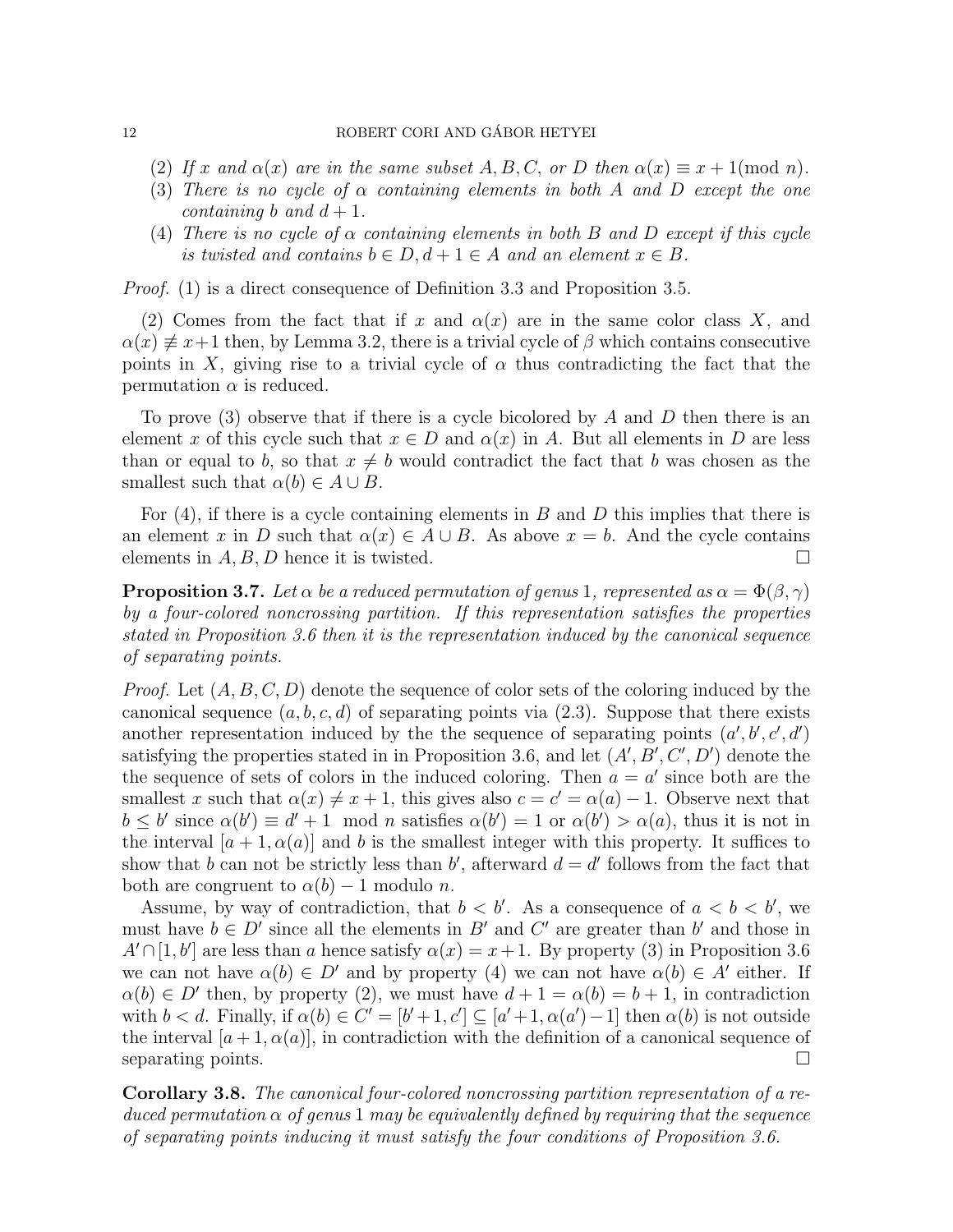### 4. Counting reduced partitions and permutations

# 4.1. Counting reduced partitions of genus 1.

Lemma 4.1. A reduced partition of genus 1 having k parts is determined by a subset of  $2k$  integers in  $\{1, 2, \ldots, n\}$  and a sequence of four non-negative integers whose sum is  $k-2$ .



Figure 4. A reduced partition

Proof. By Corollary 2.9 and as a consequence of Lemma 3.2, in the canonical representation of a reduced partition each part is bicolored and contains exactly two points  $x_i$ and  $y_i$  such that  $\alpha(x_i) \neq x_i + 1$  and  $\alpha(y_i) \neq y_i + 1$ . There is exactly one part bicolored by A and B that contains  $a, c + 1$  and exactly one part bicolored A, D that contains  $b, d + 1$ . There is no other part bicolored by  $A, D$  and there is no part bicolored by D, B. The partition is determined by the elements  $x_i, y_i$  and by the numbers of the parts bicolored by  $(A, B), (A, C), (B, C),$  or  $(C, D)$ , respectively, see Figure 4.

 $\Box$ 

**Theorem 4.2.** The number  $r_0(n, k)$  of reduced partitions of genus 1, of the set  $\{1, \ldots, n\}$ , having k blocks is

$$
r_0(n,k) = \binom{n}{2k} \binom{k+1}{3}.
$$

Moreover, the ordinary generating function of these partitions is given by

$$
R_0(x,y) = \sum_{n,k \ge 0} r_0(n,k)x^n y^k = \frac{y^2 x^4 (1-x)^3}{((1-x)^2 - yx^2)^4}.
$$
\n(4.1)

*Proof.* To obtain the first part, observe that there are  $\binom{n}{2}$  $n \choose 2k$  ways to select the 2k integers and that the number  $k-2$  may be written in  $\binom{k+1}{3}$  $\binom{+1}{3}$  ways as the sum of four non-negative integers.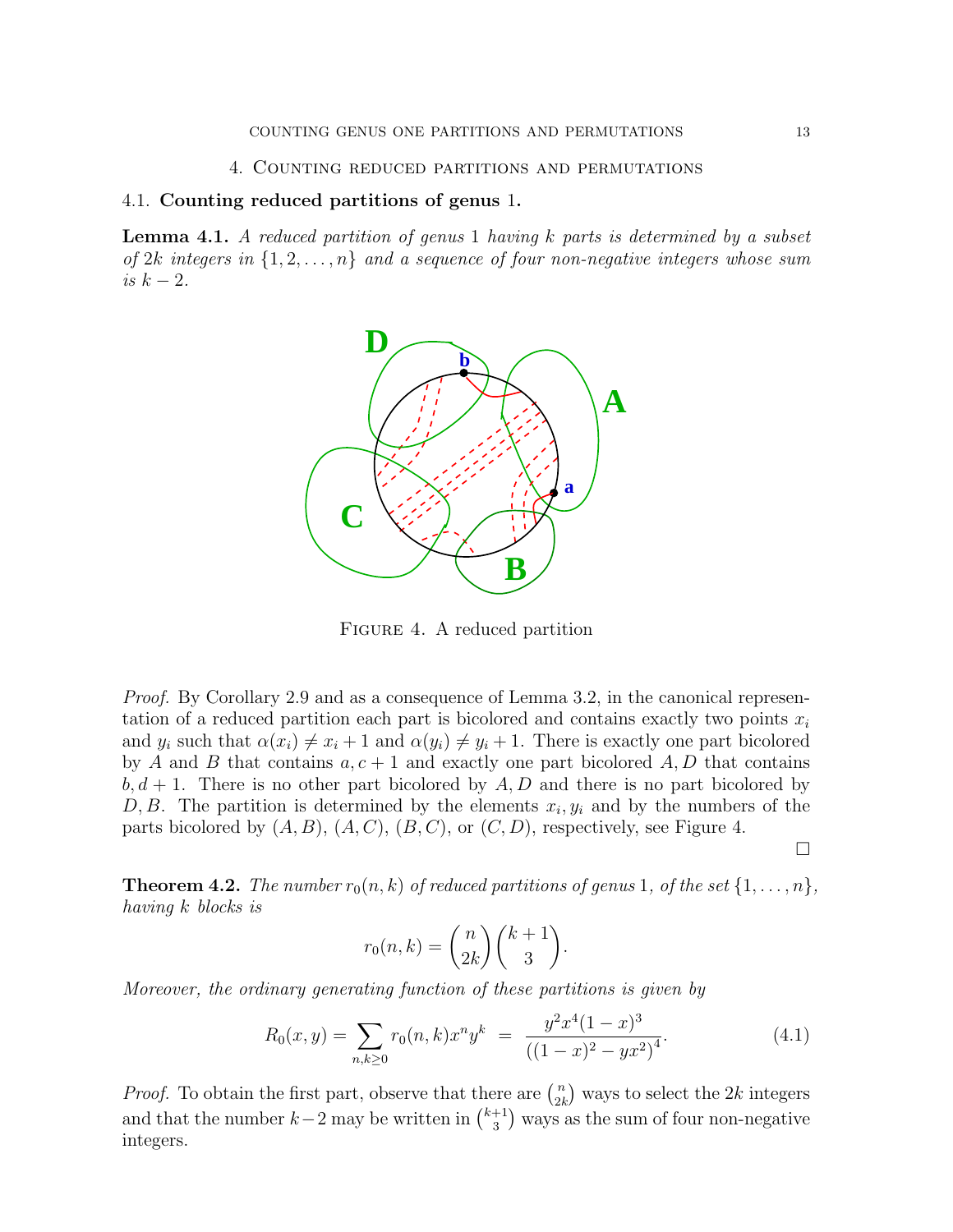To obtain a formula for the generating function, we will use the following variant of the binomial series formula for  $(1 - u)^{-m-1}$ :

$$
\sum_{n=m}^{\infty} \binom{n}{m} u^n = \frac{u^m}{(1-u)^{m+1}} \quad \text{holds for all } m \in \mathbb{N}.
$$
 (4.2)

Using this formula first for  $u = x$  and  $m = 2k$  we obtain

$$
R_0(x, y) = \sum_{k \ge 2} {k+1 \choose 3} y^k \sum_{n \ge 2k} {n \choose 2k} x^n = \sum_{k \ge 2} {k+1 \choose 3} y^k \frac{x^{2k}}{(1-x)^{2k+1}}
$$
  
= 
$$
\frac{(1-x)}{yx^2} \sum_{k \ge 2} {k+1 \choose 3} \left(\frac{yx^2}{(1-x)^2}\right)^{k+1}.
$$

(The last part is a product of formal Laurent series.) Substituting now  $u = yx^2/(1-x)^2$ and  $m = 3$  into  $(4.2)$  yields

$$
R_0(x, y) = \frac{(1-x)}{yx^2} \cdot \frac{\left(\frac{yx^2}{(1-x)^2}\right)^2}{\left(1 - \frac{yx^2}{(1-x)^2}\right)^4}.
$$

Simplifying by the factors of  $(1 - x)$  yields the stated formula.

Substituting  $y = 1$  in (4.1) allows us to find the ordinary generating function of all reduced genus one partitions of a given size, regardless of the number of blocks.

**Corollary 4.3.** Let  $r_0(n)$  be the number of all reduced genus 1 partitions on  $\{1, \ldots, n\}$ . Then the generating function  $R_0(x) = \sum_{n \geq 4} r_0(n) x^n$  is given by

$$
R_0(x) = x^4 \frac{(1-x)^3}{(1-2x)^4}.
$$

As a consequence, the ordinary generating function of the sequence  $r_0(4), r_0(5), \ldots$  is  $(1-x)^3/(1-2x)^4$ . This sequence is listed as sequence A049612 in the Encyclopedia of Integer Sequences [12]. It is noted in [12] that the same numbers appear as the third row of the array given as sequence A049600. Essentially the same array is called the array of *asymmetric Delannoy numbers*  $d_{m,n}$  in [7] where they are defined as the number of lattice paths from  $(0,0)$  to  $(m, n+1)$  having steps  $(x, y) \in \mathbb{N} \times \mathbb{P}$ . (Here  $\mathbb P$  denotes the set of positive integers.) Using [7, Lemma 3.2], it is easy to show the following formula:

$$
r_0(n) = \tilde{d}_{3,n-4} = 2^{n-4} + 3\binom{n-4}{1}2^{n-5} + 3\binom{n-4}{2}2^{n-6} + \binom{n-4}{3}2^{n-7}.
$$
 (4.3)

## 4.2. Counting reduced permutations of genus 1.

**Theorem 4.4.** The number of reduced permutations of genus 1 of  $Sym(n)$  with k cycles is equal to:

$$
r_*(n,k) = \binom{n+2}{2k+2} \binom{k+1}{3} + \binom{n+1}{2k+2} \binom{k+1}{2}.
$$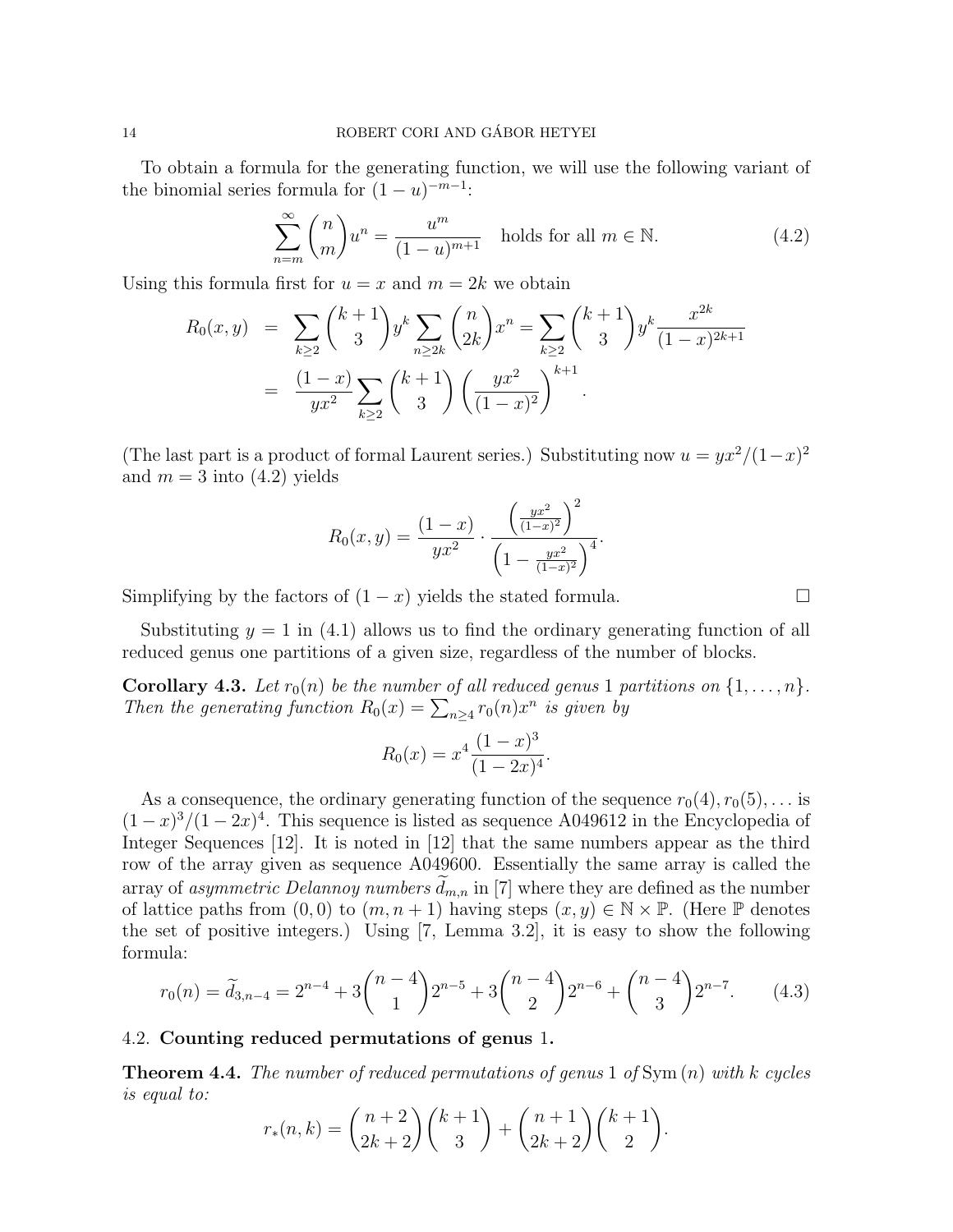More precisely, for  $j = 0, 1, 2$ , the number  $r_j(n, k)$  of reduced permutations of genus 1 of  $Sym(n)$  with j back points and k cycles is given by the following formulas:

$$
r_0(n,k) = \binom{n}{2k} \binom{k+1}{3}, \quad r_2(n,k) = \binom{n}{2k+2} \binom{k+2}{3} \quad and
$$

$$
r_1(n,k) = \binom{n}{2k+1} \left( \binom{k+2}{3} + \binom{k+1}{3} \right).
$$

Proof. We count the four types of permutations listed in Proposition 2.13, in similar manner as we counted the partitions of genus 1.

- (1) The reduced permutations with no twisted cycles. These correspond to the partitions, their number is given in Theorem 4.2.
- (2) The reduced permutations with two back points. These may belong to the same doubly twisted cycle, or on two separate simply twisted cycles. Let us count first the permutations with one doubly twisted cycle.



FIGURE 5. Reduced permutation with one doubly twisted cycle

The general shape of such a permutation is represented in Figure 5. Note that the number of points i such that  $\alpha(i) \neq i+1$  is 4 for the doubly twisted cycle and 2 for each of the  $k-1$  non-twisted cycles, giving a total number of  $2k+2$  cycles. Moreover knowing these points the permutation is completely determined by the number of bicolored cycles having points in  $(A, B), (B, C)(C, D)$  so that a sequence of three non-negative integers with sum equal to  $k - 1$ . Since the number of such sequences is  $\binom{k+1}{2}$  $\binom{+1}{2}$ , the number of such permutations is:

$$
\binom{n}{2k+2} \binom{k+1}{2}.
$$

Next we count the reduced permutations with two simply twisted cycles. The general shape of such a permutation is represented in Figure 6. Note that the number of points i such that  $\alpha(i) \neq i + 1$  is 3 for each of the two simply twisted cycles and 2 for each of the  $k-2$  non twisted cycles giving a total number of  $2k + 2$  such points. Moreover, if we know these points then the permutation is completely determined by the number of bicolored cycles having points in  $(A, B), (B, C), (C, D)$  so that a sequence of four non-negative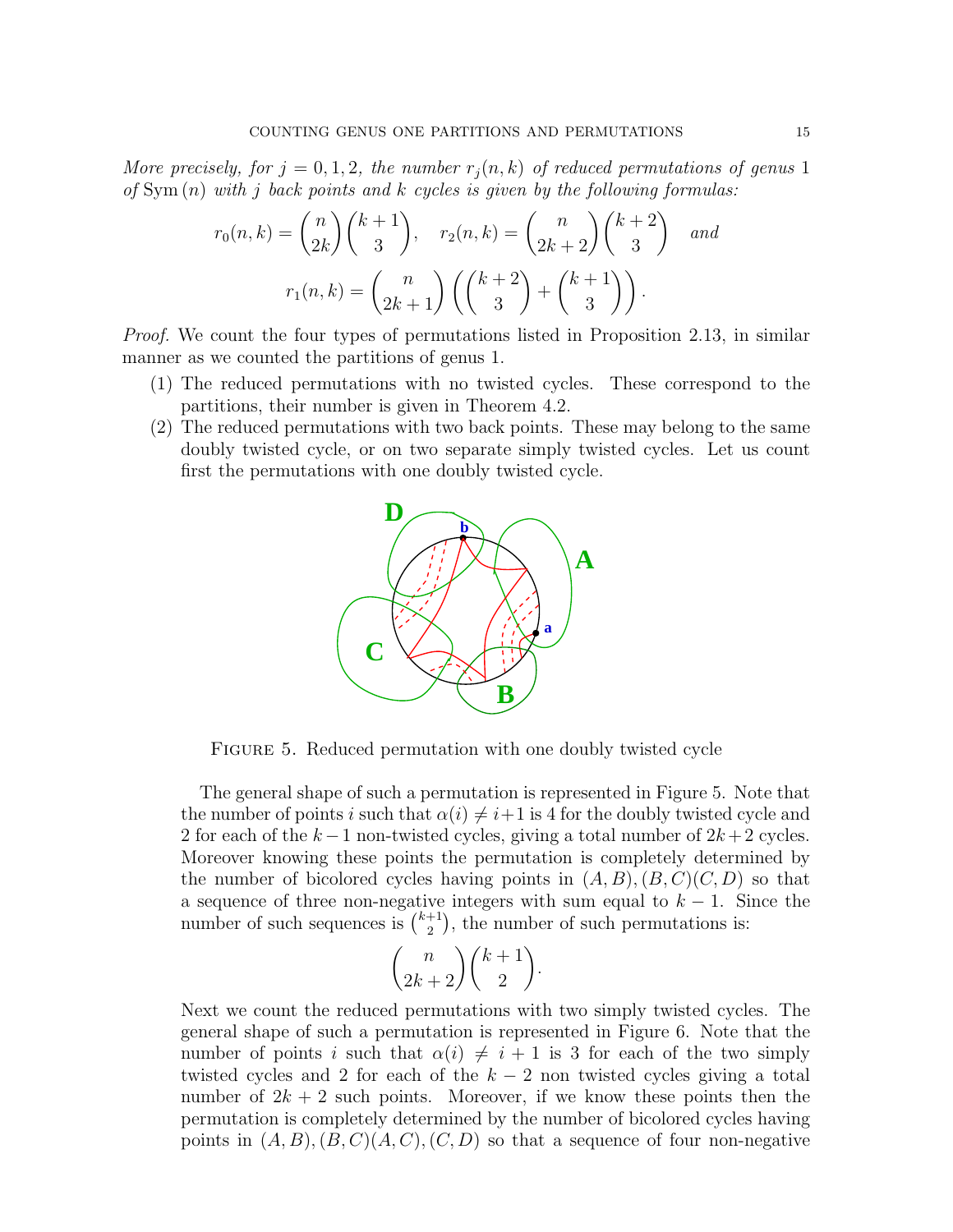16 ROBERT CORI AND GÁBOR HETYEI



FIGURE 6. Reduced permutation with two simply twisted cycles

integers with sum equal to  $k-2$ . Since the number of such sequences is  $\binom{k+1}{3}$  $_{3}^{+1}$ the number of such permutations is:

$$
\binom{n}{2k+2} \binom{k+1}{3}.
$$

We obtained that the number of all reduced permutations with two back points is

$$
r_2(n,k) = {n \choose 2k+2} {k+1 \choose 2} + {n \choose 2k+2} {k+1 \choose 3},
$$

and the stated equality follows from Pascal's formula.

(3) The reduced permutations with only one simply twisted cycle.



FIGURE 7. Three reduced permutations with one simply twisted cycle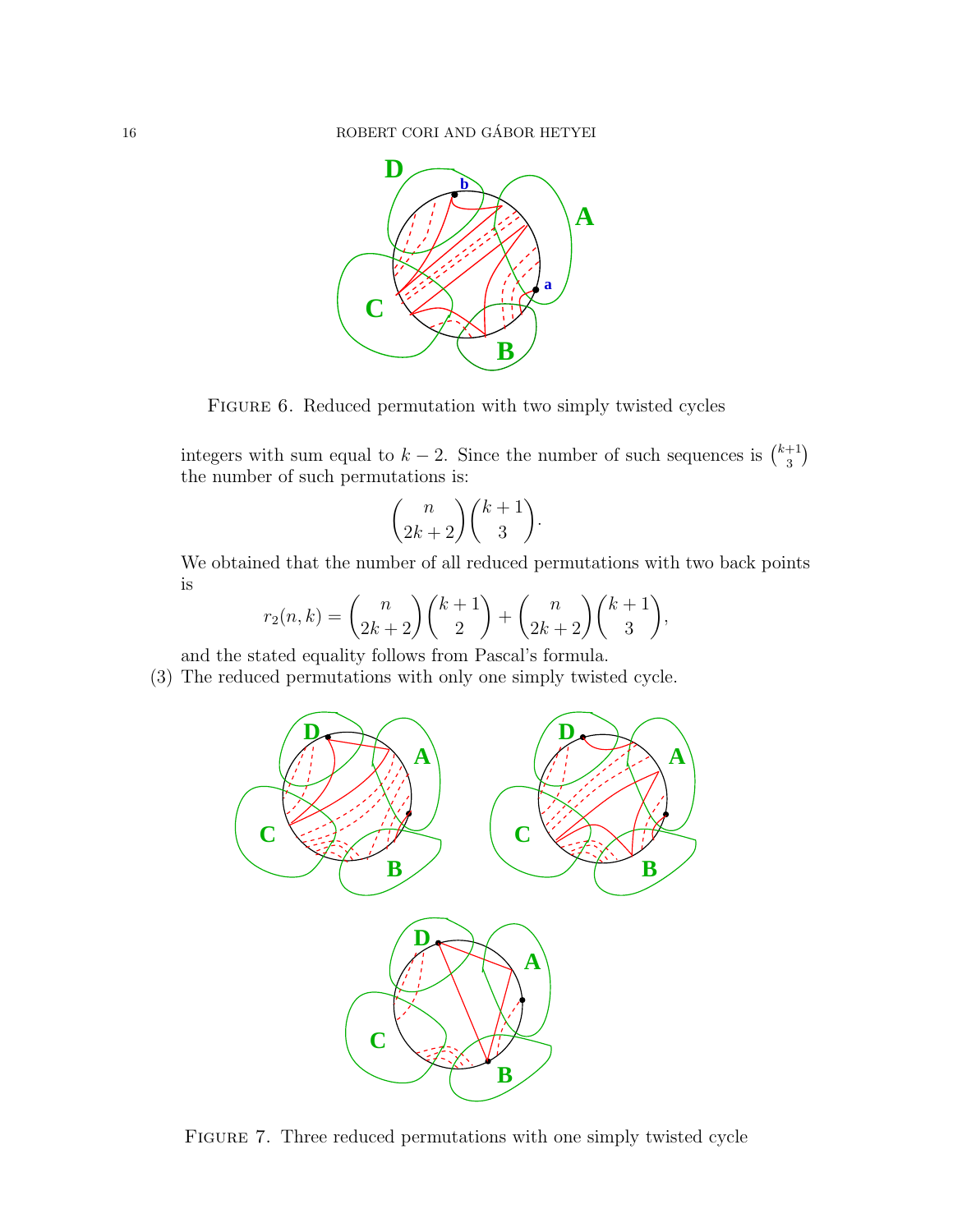The general shape of such a permutation is represented in Figure 7. There are three different cases depending on whether the twisted cycle is colored by  $A, B, C$ , or  $A, C, D$  or  $A, B, D$ . Note that the number of points i such that  $\alpha(i) \neq i + 1$  is 3 for the simply twisted cycle and 2 for each of the the  $k - 1$ non-twisted cycles, giving a total number of  $2k+1$  such points. Moreover, if we know these points then the permutation is completely determined by the number of bicolored cycles having points in  $(A, B), (B, C)(A, C), (C, D)$  in the two first situations so that a sequence of four non-negative integers with sum equal to  $k-2$ , is necessary since in the first case there is one cycle colored  $(A, D)$  and in the second one a cycle colored  $A, B$ . In the third situation there are no cycles with elements colored  $A, C$  so that there only 3 non-negative integers need to be known. So that the number of such sequences is  $\binom{k+1}{3}$  $\binom{+1}{3}$  in the first two cases and  $\binom{k+1}{2}$  $\binom{+1}{2}$  in the third one. in the and the number of such permutations is:

$$
r_1(n,k) = {n \choose 2k+1} \left( 2 {k+1 \choose 3} + {k+1 \choose 2} \right)
$$

The stated equality follows by Pascal's formula.

Finally, adding the equations for the  $r_i(n, k)$  yields

$$
r_*(n,k) = \binom{n}{2k} \binom{k+1}{3} + \binom{n}{2k+1} \left( \binom{k+2}{3} + \binom{k+1}{3} \right) + \binom{n}{2k+2} \binom{k+2}{3}.
$$

Using Pascal's formula two more times yields the stated result.

**Proposition 4.5.** The ordinary generating function for the reduced permutations of genus 1, counting the number of points and cycles, is given by:

$$
R_*(x, y) = \frac{yx^3(1-x)^2(1-x+xy)}{((1-x)^2 - yx^2)^4}.
$$

More precisely, for  $j = 0, 1, 2$ , the ordinary generating function for the reduced permutations of genus 1 with j back points, counting the number of points and cycles, is given by:

$$
R_0(x,y) = \frac{y^2 x^4 (1-x)^3}{((1-x)^2 - yx^2)^4}, \quad R_2(x,y) = \frac{yx^4 (1-x)^3}{((1-x)^2 - yx^2)^4} \quad and
$$

$$
R_1(x,y) = \frac{yx^3 (1-x)^2 ((1-x)^2 + yx^2)}{((1-x)^2 - yx^2)^4}.
$$

*Proof.* We derive our formulas from the expressions for the numbers  $r_j(n, k)$  stated in Theorem 4.4. The formula for  $R_0(x, y)$  was shown in the proof of Theorem 4.2. Comparing the expressions for  $r_0(n, k)$  and  $r_2(n, k)$  yields  $r_2(n, k) = r_0(n, k + 1)$ , implying  $yR_2(x, y) = R_0(x, y)$ . We are left to show the formula for  $R_1(x, y)$ , the formula for  $R_*(x, y)$  may then be obtained by taking the sum of the equations for  $R_j(x, y)$  where  $j = 0, 1, 2.$ 

We may derive the formula for  $R_1(x, y)$  in a way that is completely analogous to the computation  $R_0(x, y)$  given in the proof of Theorem 4.2, using (4.2) several times, as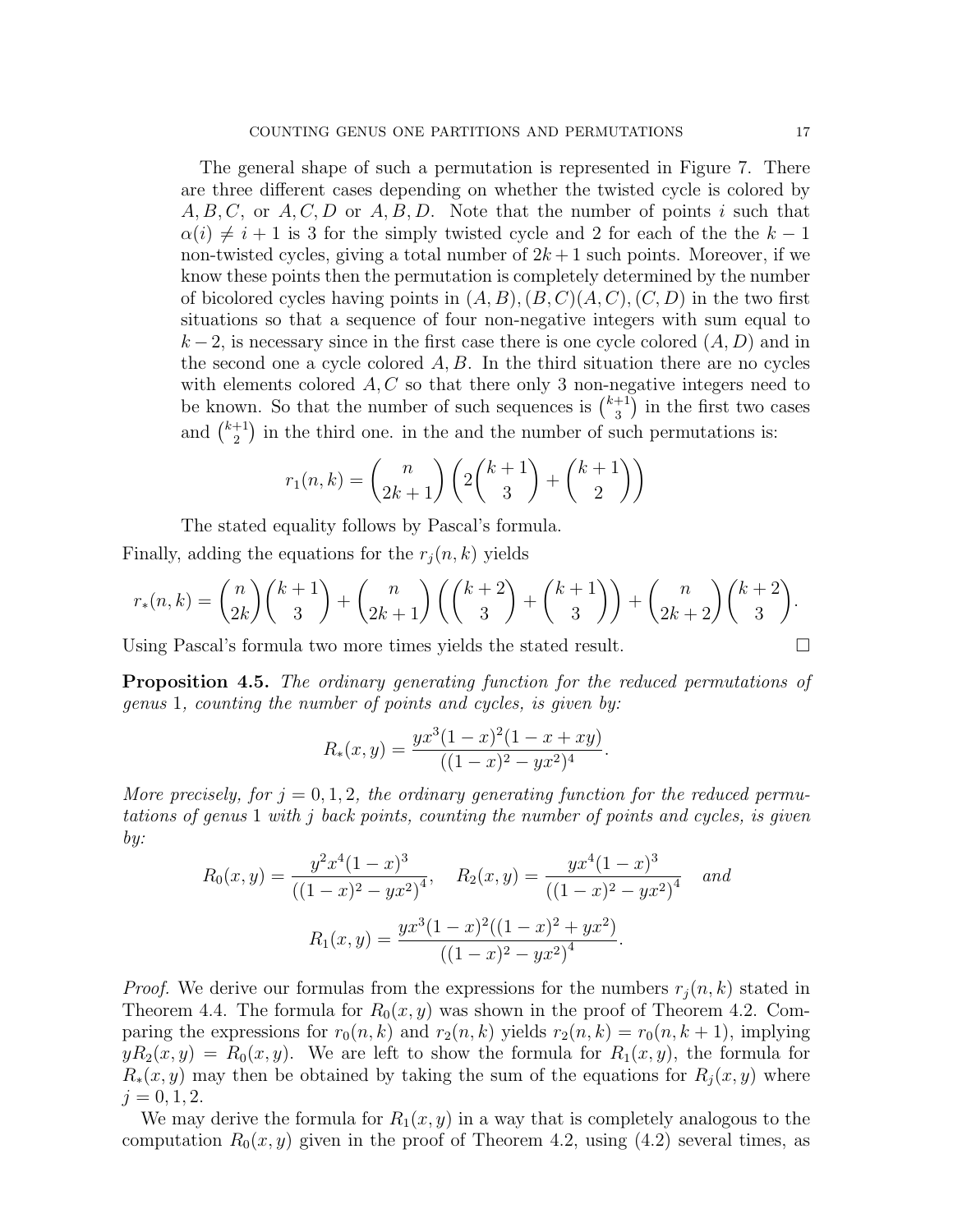outlined below:

$$
R_1(x,y) = \sum_{k\geq 1} \left( \binom{k+2}{3} + \binom{k+1}{3} \right) y^k \sum_{n\geq 2k+1} \binom{n}{2k+1} x^n
$$
  
\n
$$
= \sum_{k\geq 1} \left( \binom{k+2}{3} + \binom{k+1}{3} \right) y^k \frac{x^{2k+1}}{(1-x)^{2k+2}}
$$
  
\n
$$
= \frac{(1-x)^2}{y^2 x^3} \sum_{k\geq 1} \binom{k+2}{3} \left( \frac{yx^2}{(1-x)^2} \right)^{k+2} + \frac{1}{yx} \sum_{k\geq 2} \binom{k+1}{3} \left( \frac{yx^2}{(1-x)^2} \right)^{k+1}
$$
  
\n
$$
= \left( \frac{(1-x)^2}{y^2 x^3} + \frac{1}{yx} \right) \cdot \frac{\left( \frac{yx^2}{(1-x)^2} \right)^3}{\left( 1 - \frac{yx^2}{(1-x)^2} \right)^4}.
$$

Simplifying by the factors of  $(1-x)$  yields the stated formula.

# 5. Reducing permutations and reinserting trivial cycles

To count all partitions and permutations of genus 1 we first count the reduced objects in each class, and then count all objects obtained by inserting trivial cycles (see Definition 3.1) in all possible ways. In this section we describe in general how such a counting process may be performed.

**Definition 5.1.** A trivial reduction  $\pi'$  of a permutation  $\pi$  of  $\{1, 2, ..., n\}$  is a permutation obtained from  $\pi$  by removing a trivial cycle  $(i, i + 1, \ldots, j)$  and decreasing all  $k \in \{j+1, j+1, \ldots, n\}$  by  $j - \min(0, i-1)$  in the cycle decomposition of  $\pi$ .

Note that a trivial cycle may contain n, followed by 1, in the case when  $i > j$ , and that a trivial cycle may also consist of a single fixed point when  $i = j$ . Clearly  $\pi'$  is a permutation of  $\{1, \ldots, n'\}$  for  $n' = n - |\{i, i + 1, \ldots, j\}|$  and has the same genus (if we replace  $\zeta_n$  with  $\zeta_{n'}$ ). Conversely we will say that  $\pi$  is a *trivial extension* (or an extension) of  $\pi'$ . For example, a trivial reduction of  $(1,6)(2,3,4)(5,7)$  is  $(1,3)(2,4)$ . Clearly a permutation is reduced exactly when it has no trivial reduction. In order to avoid having to treat permutations of genus zero differently, we postulate that the empty permutation is a reduced permutation of the empty set.

**Proposition 5.2.** For any permutation  $\pi$  of positive genus there is a unique reduced permutation  $\pi'$  that may be obtained by performing a sequence of reductions on  $\pi$ . If  $\pi$  has genus zero then this reduced permutation is the empty permutation on the empty set.

*Proof.* There is at least one reduced permutation that we may reach by performing reductions until no reduction is possible. We only need to prove the uniqueness of the resulting permutation.

Let us call a cycle  $(i_1, \ldots, i_k)$  of  $\pi$  removable if it has the following properties:

- (1) the cyclic order of the elements  $(i_1, \ldots, i_k)$  is the restriction of the cyclic order  $\zeta$  to the set  $\{i_1, \ldots, i_k\};$
- (2) no other cycle of  $\pi$  crosses  $(i_1, \ldots, i_k);$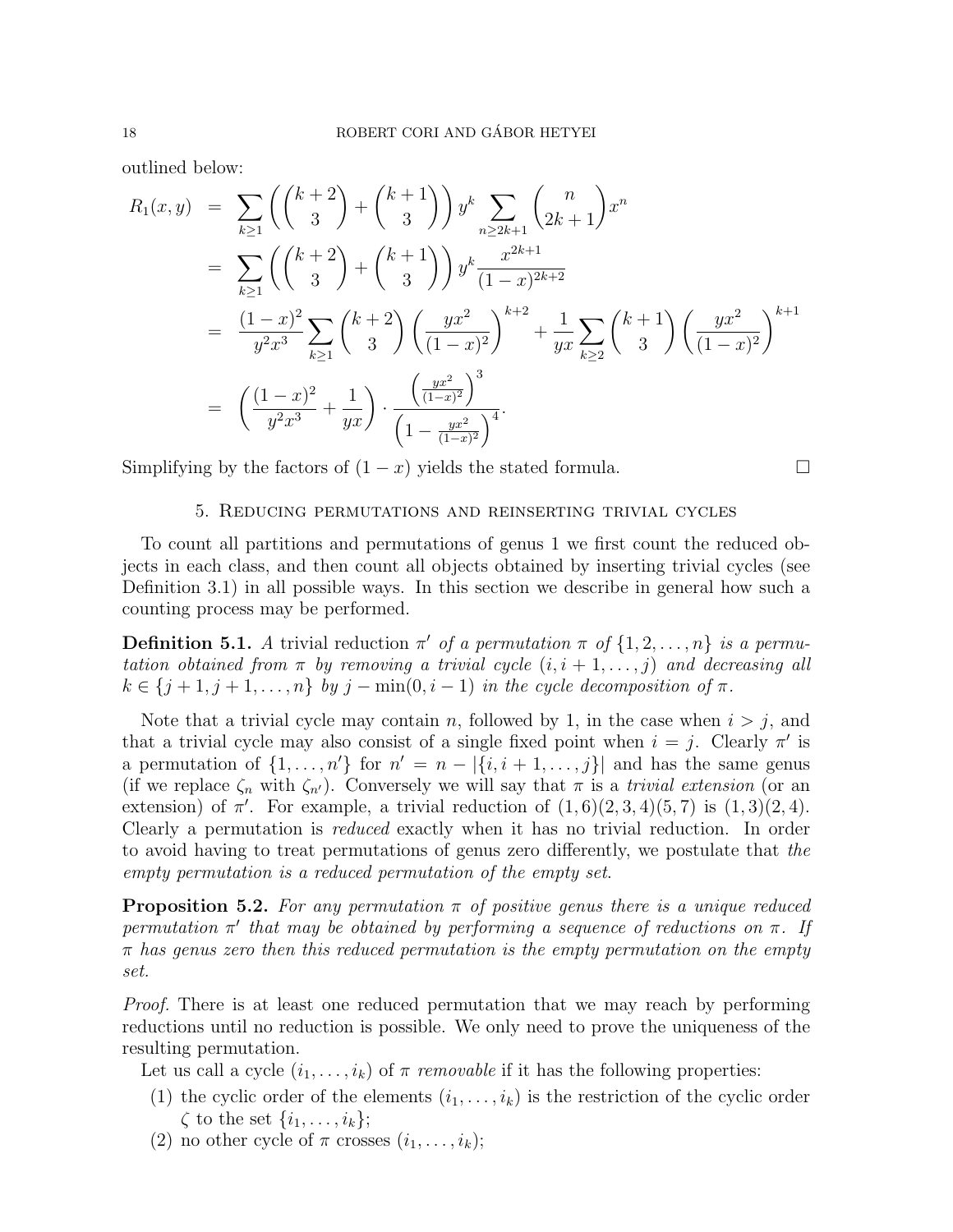- (3) the cycles whose elements belong to one of the arcs  $[i_1, i_2], [i_2, i_3], \ldots$ , or  $[i_{k-1}, i_k]$ are not twisted;
- (4) no cycle whose elements belong to one of the arcs  $[i_1, i_2], [i_2, i_3], \ldots$ , or  $[i_{k-1}, i_k]$ crosses any other cycle of  $\pi$ .

We claim that a cycle of  $\pi$  gets removed in any and every reduction process that leads to a reduced permutation, exactly when  $\pi$  is removable. On the one hand it is easy to see directly that any cycle that gets removed in the reduction process must be removable: assume after a certain number of reductions, the cycle  $(i_1, \ldots, i_k)$  becomes the trivial cycle  $(i, i+1, \ldots, j)$  where  $i_1$  corresponds to  $i_1$ . Applying a reduction or an extension does not change the fact whether a cycle, present in both permutation is obtained by the restricting the cyclic order of all elements, this proves property (1). Neither the previously removed cycles, nor the cycles surviving after the removal of  $(i_1, \ldots, i_k)$  can cross  $(i_1, \ldots, i_k)$ . The last two properties follow from the fact that the cycles whose elements belong to one of the arcs  $[i_1, i_2], [i_2, i_3], \ldots$ , or  $[i_{k-1}, i_k]$  all become trivial cycles in the reduction process.

On the other hand, it is easy to show by induction on the number of cycles located on the arcs  $[i_1, i_2], [i_2, i_3], \ldots, [i_{k-1}, i_k]$  of a removable cycle that every removable cycle ends up being removed in the reduction process. The basis of this induction is that a removable cycle containing no other cycles on its arcs is trivial. Any other removable cycle becomes trivial after the removal of all cycles contained on the arcs  $[i_1, i_2], [i_2, i_3],$  $\ldots$ ,  $[i_{k-1}, i_k]$ : these cycles are easily seen to be removable due to properties (3) and (4) and, if we list the elements of each such cycle  $(j_1, \ldots, j_l)$  in the order they appear on the respective arc  $[i_s, i_{s+1}]$ , then the set of cycles contained on the arcs  $[j_1, j_2]$ , ...,  $[j_{l-1}, j_l]$  is a proper subset of the cycles contained on the arc  $[i_s, i_{s+1}]$ . The induction hypothesis thus becomes applicable.

We found that the exact same cycles get removed in every reduction process that yields a reduced permutation, even if the order of the reduction steps may vary. After each reduction step, the surviving elements get relabeled, and the new label depends on the actual reduction step. However, it is easy to find the final label of each element  $i$ located in a cycle that "survives" the entire reduction process: *i* gets decreased exactly by the number of all elements of  $\{1, \ldots, i-1\}$  that belong to a removable cycle.

Clearly a permutation has genus zero exactly when all of its cycles are removable.  $\Box$ 

As a consequence of Proposition 5.2, if a class of permutations is closed under reductions and extensions then we are able to describe this class reasonably well by describing the reduced permutations in the class. Examples of such permutation classes include:

- the class of all partitions;
- the class of all permutations of a given genus;
- the class of all partitions of a given genus.

The main result of this section shows that knowing the reduced permutations allows not only to describe but also to count the permutation in the class closed under reductions and extensions that they generate. To state our main result we will need to use the generating function

$$
D(x,y) = \frac{1-x-xy - \sqrt{(x+xy-1)^2 - 4x^2y}}{2 \cdot x} + 1
$$
\n(5.1)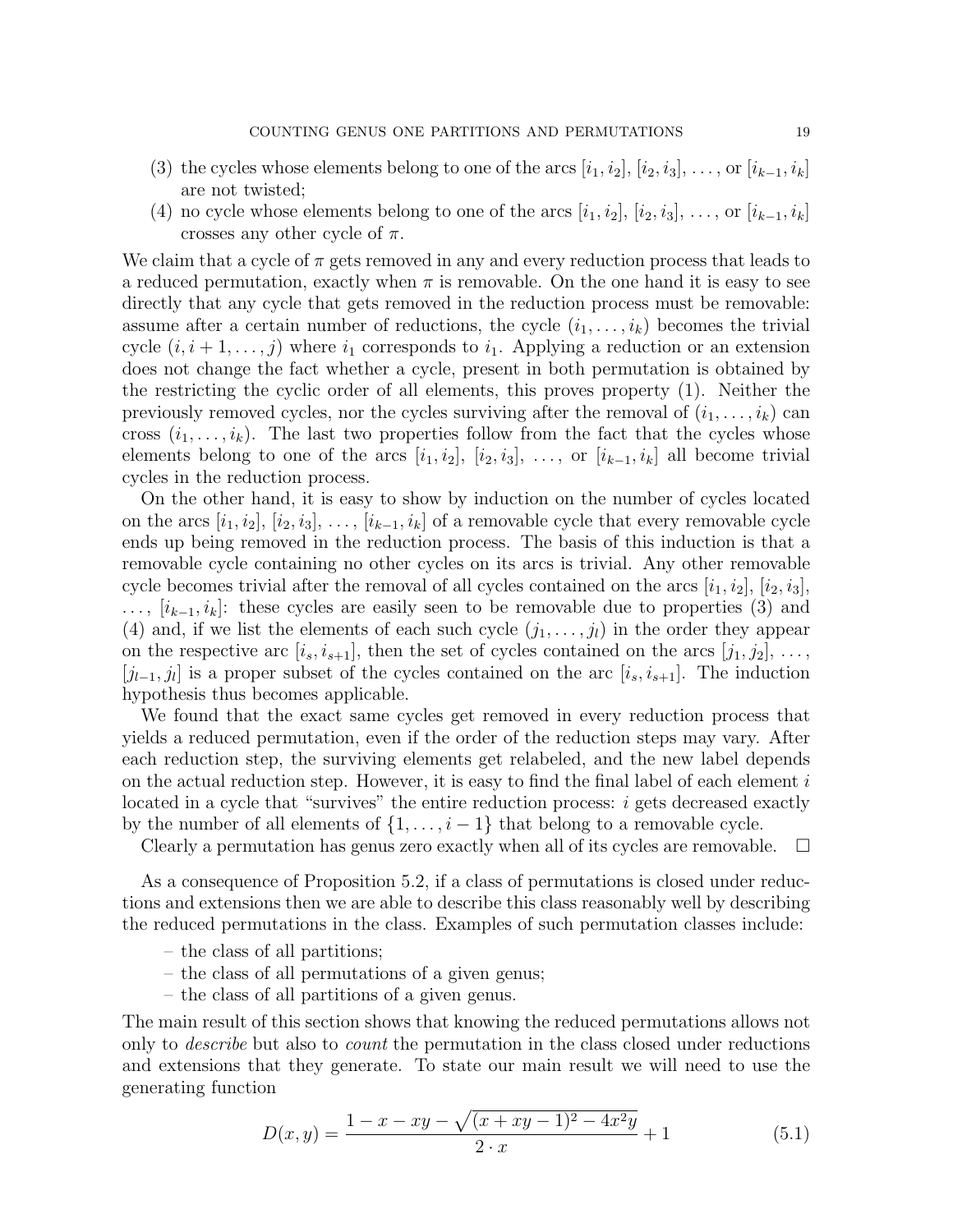of noncrossing partitions. This function is the formal power series solution of the quadratic equation

$$
D(x, y) = 1 + xy \cdot D(x, y) + x \cdot (D(x, y) - 1)D(x, y), \tag{5.2}
$$

whose other solution is only a formal Laurent series. As it is well-known [12, sequence A001263,  $[x^n y^k]D(x, y)$  is the number of noncrossing partitions of the set  $\{1, \ldots, n\}$ having k parts. Note that we deviate from the usual conventions by defining the constant term to be 1, i.e. we consider that there is one noncrossing partition on the empty set and it has zero blocks. Our main result is the following.

**Theorem 5.3.** Consider a class  $\mathcal{C}$  of permutations that is closed under trivial reductions and extensions. Let  $p(n, k)$  and  $r(n, k)$  respectively be the number of all, respectively all reduced permutations of  $\{1,\ldots,n\}$  in the class having k cycles. Then the generating functions  $P(x,y) = \sum_{n,k} p(n,k) x^n y^k$  and  $R(x,y) = \sum_{n,k} r(n,k) x^n y^k$  satisfy the equation

$$
P(x,y) = R(x \cdot D(x,y), y) \cdot \left(1 + x \cdot \frac{\frac{\partial}{\partial x}D(x,y)}{D(x,y)}\right).
$$

Here  $D(x, y)$  is the generating function of noncrossing partitions given in (5.1).

*Proof.* Consider an arbitrary permutation  $\pi$  of  $\{1, \ldots, n\}$  in the class having k cycles. We distinguish two cases, and describe the generating function of the permutations belonging to each case. The term "removable cycle" we use here is the one that was defined in the proof of Proposition 5.2.

Case 1 The element 1 does not belong to a removable cycle. After reducing the permutation to the reduced permutation  $\pi'$ , we obtain a reduced permutation on the set  $\{1,\ldots,n_1\}$  having  $k_1$  blocks for some  $n_1 \leq n$  and  $k_1 \leq k$ . The cycles of  $\pi$  permutation that were removed have  $n - n_1$  elements, and they form  $n_1$  noncrossing partitions on the arcs created by the elements appearing in  $\pi'$ . They also have  $k - k_1$  blocks. Thus there are exactly  $[x^{n-n_1}y^{k-k_1}]D(x,y)^{n_1}$  permutations that may be reduced to the same reduced partition. The number of permutations counted in this case is

$$
\sum_{n_1 \ge 4} \sum_{k_1 \ge 2} r(n_1, k_1) [x^{n-n_1} y^{k-k_1}] D(x, y)^{n_1}
$$

Using the fact that, for any formal power series  $f(x, y)$ ,  $[x^{n-n}y^{k-k_1}]f(x, y)$  is the same as  $[x^n y^k] x^{n_1} y^{k_1} f(x), y$ , we see that the above sum is exactly the coefficient of  $x^n y^k$  in  $R(x \cdot D(x, y), y)$ .

**Case 2** The element 1 belongs to a removable cycle. Let  $j + 1$ , respectively  $i - 1$  be the smallest, respectively largest element that does not belong to a removable cycle. The arc  $\{i, i+1, \ldots, n, 1, \ldots, j\}$  is then a union of elements of removable cycles. (Here we allow  $i - 1 = n$ , then  $i = 1$  and n does not belong to the arc). Let us denote the number of elements of this arc by  $n_2$  and assume that the noncrossing partition formed by the removable cycles whose elements belong to this arc has  $k_2$  blocks. As in the previous case, let  $n_1$  be the number of elements belonging to not removable cycles, and assume that there are  $k_1$  not removable cycles. There are  $r(n_1, k_1)$  ways to select the reduced permutation,  $[x^{n_2}y^{k_2}]D(x, y)$  ways to select the noncrossing partition on the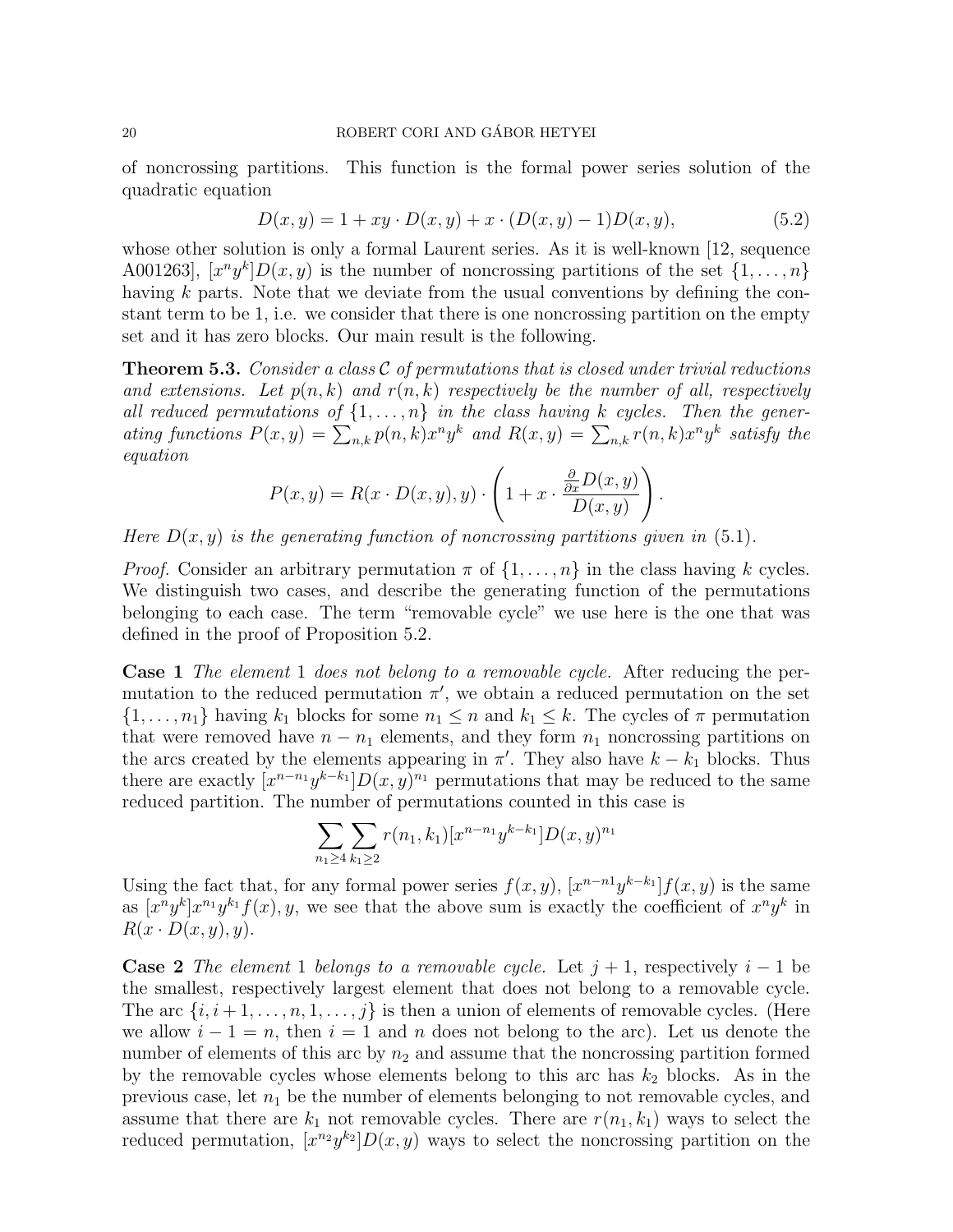arc  $\{i, i+1, \ldots, n, 1, \ldots, j\}$  containing 1, and  $n_2$  ways to select the position of 1 in its arc. We need to fill in the remaining  $n-n_1-n_2$  elements of removable cycles and group them into noncrossing partitions on the  $n_1 - 1$  other arcs created by the  $n_1$  elements of not removable cycles. We also need to make sure that the number of these other removable cycles is  $k - k_1 - k_2$ . The number of permutations counted in this case is

$$
\sum_{n_1 \geq 4} \sum_{k_1 \geq 2} \sum_{n_2 \geq 1} \sum_{k_2 \geq 1} r(n_1, k_1) \left( n_2[x^{n_2} y^{k_2}] D(x, y) \right) \cdot \left( [x^{n-n_1-n_2} y^{k-k_1-k_2}] D(x, y)^{n_1-1} \right).
$$

Note that  $n_2[x^{n_2}y^{k_2}]D(x,y)$  in the above sum is the coefficient of  $x^{n_2}y^{k_2}$  in  $x \cdot \frac{\partial}{\partial x}D(x,y)$ . Using the same observation as at the end of the previous case, we obtain that the number of partitions counted in this case is

$$
[x^n y^k] \left( R(x \cdot D(x, y), y) \cdot x \cdot \frac{\frac{\partial}{\partial x} D(x, y)}{D(x, y)} \right).
$$

We conclude this section with rewriting the factor  $1+x \cdot \frac{\partial}{\partial x}D(x,y)/D(x,y)$ , appearing in Theorem 5.3, in an equivalent form.

# Proposition 5.4.

$$
1+x \cdot \frac{\frac{\partial}{\partial x}D(x,y)}{D(x,y)} = \frac{1-xD(x,y)}{\sqrt{(x+xy-1)^2-4x^2y}}.
$$

Proof. We may rewrite (5.2) as

$$
x \cdot D(x, y)^{2} + (xy - 1 - x)D(x, y) + 1 = 0.
$$

Taking the partial derivative with respect to  $x$  on both sides we obtain

$$
D(x,y)^{2} - 2xD(x,y)\frac{\partial}{\partial x}D(x,y) - (1-y)D(x,y) - (1+x-xy)\frac{\partial}{\partial x}D(x,y) = 0.
$$

Using this equation we may express  $\frac{\partial}{\partial x}D(x, y)$  as follows:

$$
\frac{\partial}{\partial x}D(x,y) = \frac{D(x,y)(D(x,y) + y - 1)}{1 + x - xy - 2xD(x,y)}.\tag{5.3}
$$

This equation directly implies

$$
1 + \frac{x \frac{\partial}{\partial x} D(x, y)}{D(x, y)} = \frac{1 - xD(x, y)}{1 + x - xy - 2xD(x, y)}.
$$
(5.4)

Finally, as a direct consequence of (5.1) we have

$$
1 + x - xy - 2xD(x, y) = \sqrt{(x + xy - 1)^2 - 4x^2y}.
$$
\n(5.5)

Combining  $(5.4)$  and  $(5.5)$  yields the stated equality.

Corollary 5.5. The formula stated in Theorem 5.3 is equivalent to stating

$$
P(x,y) = R(x \cdot D(x,y), y) \cdot \frac{1 - xD(x,y)}{\sqrt{(x+xy-1)^2 - 4x^2y}}.
$$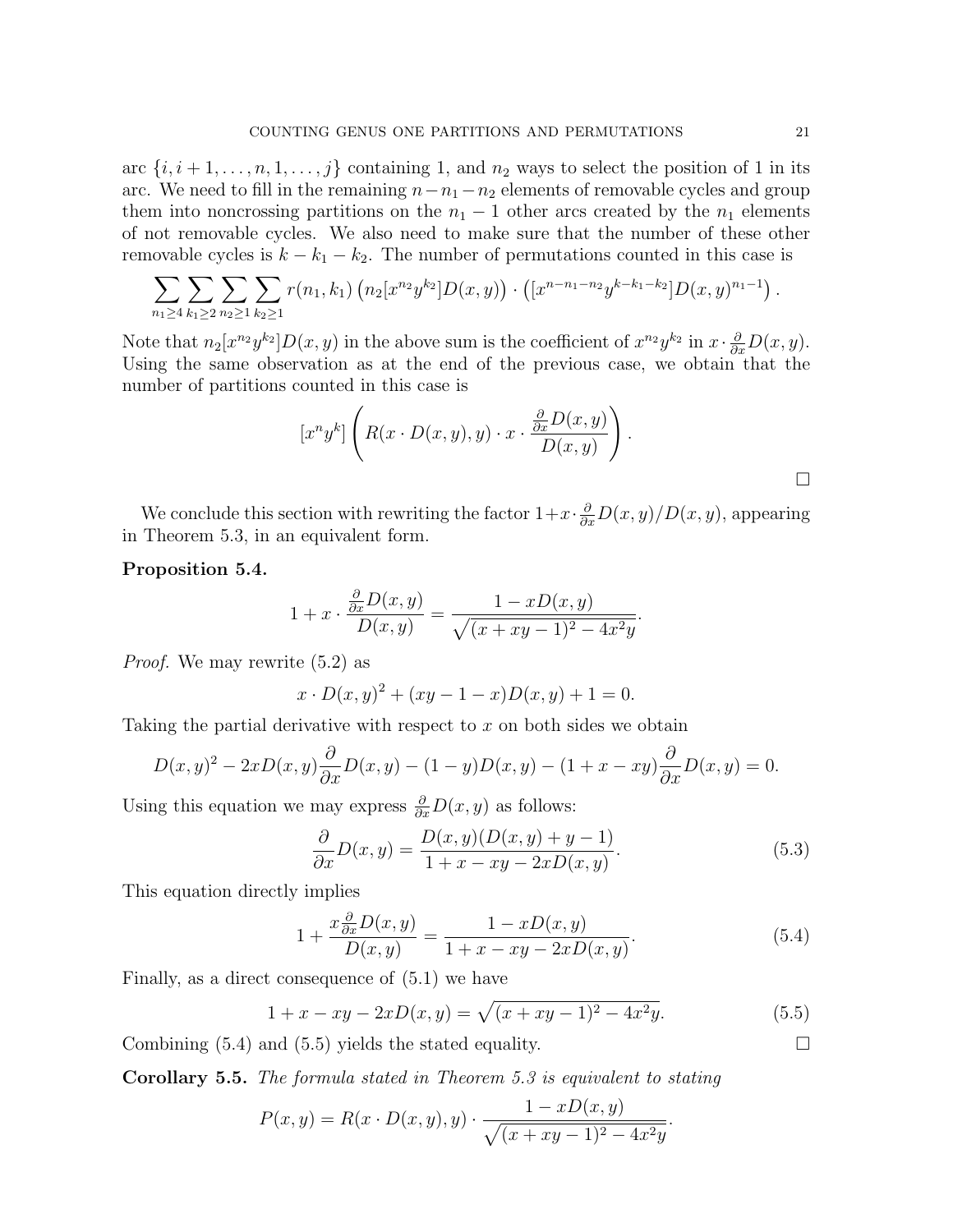Remark 5.6. The numbers

$$
J(n,k) = [x^n y^k] \left( x \cdot \frac{\frac{\partial}{\partial x} D(x,y)}{D(x,y)} \right)
$$

are tabulated as entry A103371 in [12]. It is stated in the work of A. Laradji and A. Umar [11, Corollary 3.10] referenced therein, that

$$
J(n,k) = \binom{n}{k} \binom{n-1}{k-1}.
$$

#### 6. Counting all partitions and permutations of genus one

In this section we find the ordinary generating function for the numbers  $p_0(n, k)$  of all partitions of genus one the set  $\{1, \ldots, n\}$ , having k parts, and prove an analogous result for permutations of genus 1. Our main result is the following.

**Theorem 6.1.** Let the number  $p_0(n, k)$  of all partitions of  $\{1, \ldots, n\}$  of genus one having k parts. Then the generating function

$$
P_0(x, y) = \sum_{n \ge 4} \sum_{k \ge 2} p_0(n, k) x^n y^k
$$

is given by the equation

$$
P_0(x,y) = \frac{x^4y^2}{(1-2(1+y)x+x^2(1-y)^2)^{5/2}}.
$$

We will see in Section 7 that Theorem 6.1 is equivalent to an explicit formula (7.2) for the numbers  $p_0(n, k)$ , originally conjectured by M. Yip [17, Conjecture 3.15]. We will prove Theorem 6.1 by combining Theorem 5.3 with the formula (4.1) for the generating function  $R_0(x, y)$  of reduced partitions of genus one. We use the equivalent form of Theorem 5.3 stated in Corollary 5.5 and use Propositions 6.2 below to simplify  $R_0(x \cdot$  $D(x, y), y$ . Theorem 6.1 thus follows from Theorem 5.3, by multiplying the formulas given in Propositions 5.4 and 6.2.

**Proposition 6.2.** The generating function  $R_0(x, y)$  of reduced partitions of genus one satisfies the equality

$$
R_0(x \cdot D(x, y), y) = \frac{x^4 y^2}{(1 - xD(x, y))((x + xy - 1)^2 - 4x^2 y)^2}.
$$

*Proof.* We will use D as a shorthand for  $D(x, y)$ . Using (4.1) we may write

$$
R_0(x \cdot D, y) = \frac{y^2 x^4 D^4 (1 - xD)^3}{((1 - xD)^2 - yx^2 D^2)^4}
$$
(6.1)

An equivalent form of (5.2) is

$$
xyD = (D - 1)(1 - xD),
$$
\n(6.2)

which may be used to eliminate the variable  $y$  in the denominator on the right hand side of (6.1). Thus we obtain

$$
R_0(x \cdot D, y) = \frac{y^2 x^4 D^4 (1 - x D)^3}{((1 - x D)^2 - (D - 1)(1 - x D)x D)^4} = \frac{y^2 x^4 D^4 (1 - x D)^3}{((1 - x D)(1 - x D^2))^4}.
$$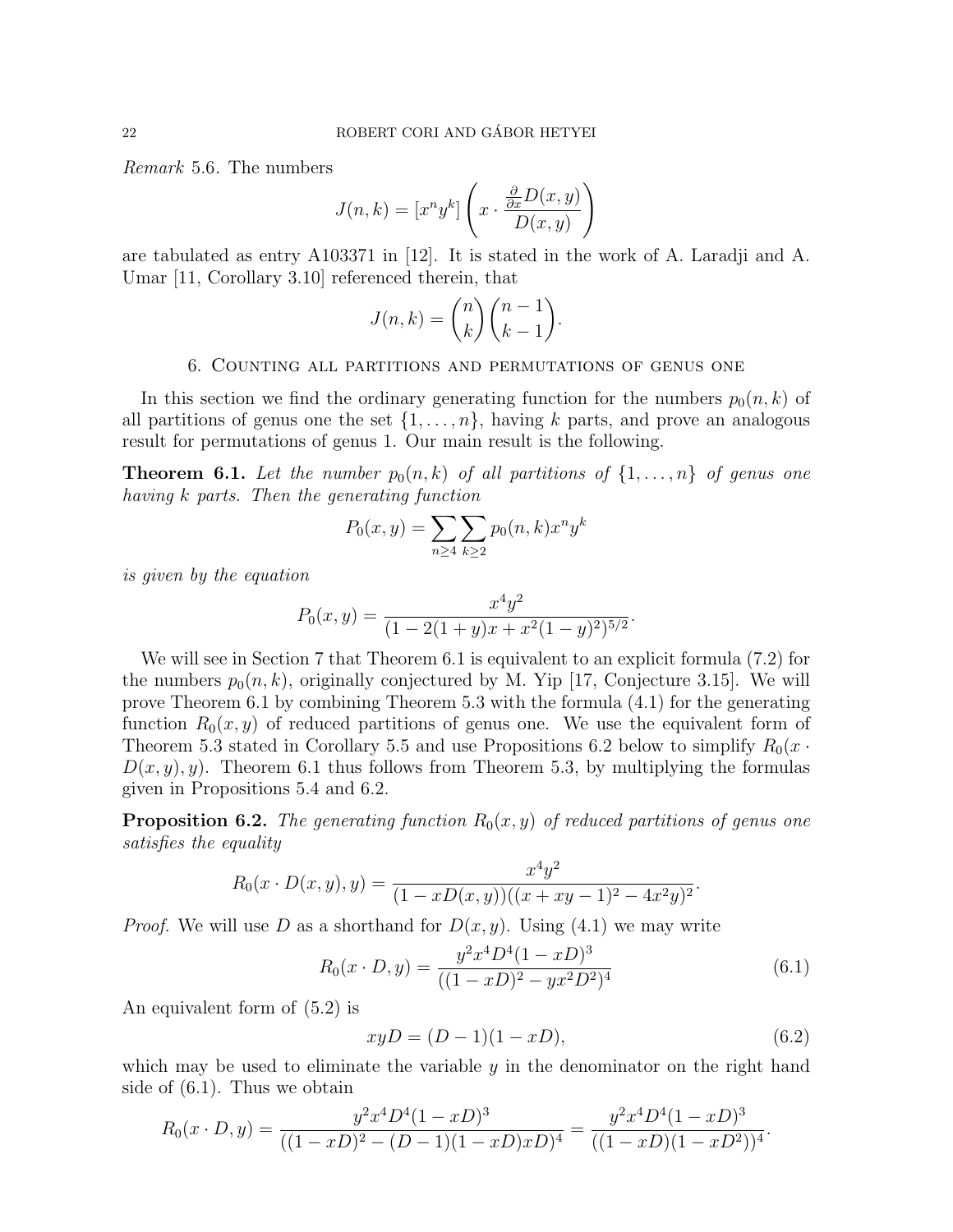Simplifying by the factors of  $(1 - xD)$  yields

$$
R_0(x \cdot D, y) = \frac{y^2 x^4 D}{(1 - xD)} \cdot \left(\frac{D}{1 - xD^2}\right)^4.
$$

We are left to show that the second factor is  $((x+xy-1)^2-4x^2y)^{-2}$ . By (5.5), this is equivalent to showing

$$
1 + x - xy - 2xD = \frac{1 - xD^2}{D}
$$

which is a rearranged version of  $(5.2)$ .

Substituting  $y = 1$  into the formula given in Theorem 6.1 has the following consequence.

**Corollary 6.3.** The number of  $p_0(n)$  all partitions of  $\{1, \ldots, n\}$  of genus one has the ordinary generating function

$$
\sum_{n=4}^{\infty} p_0(n) x^n = \frac{x^4}{(1-4x)^{5/2}}.
$$

The coefficient of  $x^n$  in the above formula is easily extracted:

**Corollary 6.4.** The number of all genus one partitions on  $\{1, \ldots, n\}$  is

$$
p_0(n) = { -5/2 \choose n-4} (-1)^{n-4} 4^{n-4} = \frac{(2n-5)!}{6 \cdot (n-4)!(n-3)!}.
$$

The sequence  $p_0(4), p_0(5), \ldots$  is listed as sequence A002802 in [12] and referred to (essentially) as the number of permutations of genus one. See also [16, formula (13)]. Now we see that partitions of genus one are counted by the same sequence, shifted by one.

Next we follow an analogous procedure to count all permutations of genus 1.

**Theorem 6.5.** Let  $p_*(n, k)$  be the number of all permutations in Sym $(n)$  of genus one having k cycles. Then the generating function  $P_*(x,y) = \sum_{n,k} p_*(n,k) x^n y^k$  is given by the equation

$$
P_*(x,y) = \frac{x^3y}{(1 - 2(1 + y)x + x^2(1 - y)^2)^{5/2}}.
$$

More precisely, for  $j = 0, 1, 2$ , let  $p_i(n, k)$  be the number of all permutations in Sym $(n)$ of genus one having k cycles and j back points. Then the generating functions  $P_j(x, y) =$  $\sum_{n,k} p_j(n,k) x^n y^k$  are given by the formulas

$$
P_0(x, y) = \frac{x^4 y^2}{(1 - 2(1 + y)x + x^2(1 - y)^2)^{5/2}},
$$
  
\n
$$
P_2(x, y) = \frac{x^4 y}{(1 - 2(1 + y)x + x^2(1 - y)^2)^{5/2}} \quad and
$$
  
\n
$$
P_1(x, y) = \frac{x^3 y (1 - xy - x)}{(1 - 2(1 + y)x + x^2(1 - y)^2)^{5/2}}.
$$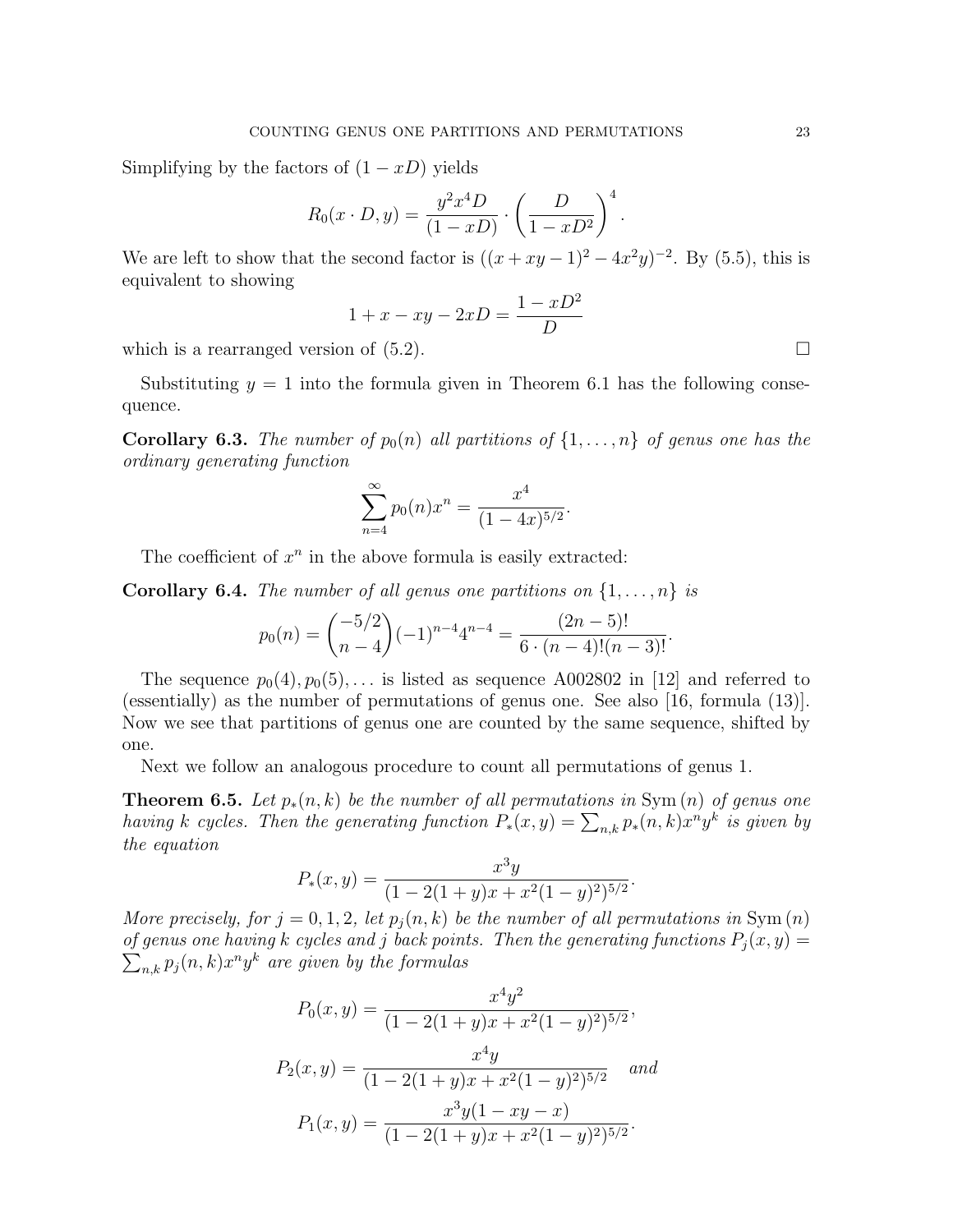The formula for  $P_0(x, y)$  was shown in Theorem 6.1 above. As noted in the proof of Proposition 4.5, the generating function  $R_2(x, y)$  differs from  $R_0(x, y)$  only by a factor of y. After reproducing the same calculation to obtain  $P_2(x, y)$  from  $R_2(x, y)$ , we find that  $P_0(x, y) = yP_2(x, y)$ . Therefore, to prove Theorem 6.5 above, it suffices to show the formula for  $P_1(x, y)$ , the equation for  $P_*(x, y)$  will then arise as the sum of the equations for the  $P_i(x, y)$ .

Similarly to the proof of Theorem 6.1, we may show this formula by combining Corollary 5.5 with the formula for  $R_1(x, y)$  given in Proposition 4.5. We may use Propositions 6.6 below to simplify  $R_1(x \cdot D(x, y), y)$ .

**Proposition 6.6.** The generating function  $R_1(x, y)$  of reduced permutations of genus 1 having one back point satisfies the equality

$$
R_1(x \cdot D(x, y), y) = \frac{x^3 y (1 - xy - x)}{(1 - xD(x, y))((x + xy - 1)^2 - 4x^2 y)^2}.
$$

*Proof.* We will use D as a shorthand for  $D(x, y)$ . Using Proposition 4.5 we may write

$$
R_1(x \cdot D, y) = \frac{yx^3 D^3 (1 - xD)^2 ((1 - xD)^2 + yx^2 D^2)}{((1 - xD)^2 - yx^2 D^2)^4}
$$

Just like in the proof of Proposition 6.2 we may use  $(6.2)$  to eliminate the variable y in the denominator and get

$$
R_1(x \cdot D, y) = \frac{yx^3 D^3 (1 - xD)^2 ((1 - xD)^2 + yx^2 D^2)}{((1 - xD)(1 - xD^2))^4} = \frac{yx^3 D^3 ((1 - xD)^2 + yx^2 D^2)}{(1 - xD)^2 (1 - xD^2)^4}.
$$

We use (6.2) again to rewrite the factor  $((1-xD)^2 + yx^2D^2)$  in the numerator and get

$$
R_1(x \cdot D, y) = \frac{yx^3 D^3 (1 - 2xD + xD^2)}{(1 - xD)(1 - xD^2)^4} = \frac{yx^3 (1 - 2xD + xD^2)}{(1 - xD)D} \cdot \left(\frac{D}{(1 - xD^2)}\right)^4
$$

We have seen at the end of the proof of Proposition 6.2 that the last factor is  $(x +$  $(xy-1)^2-4x^2y^{-2}$ . Taking this fact into account, comparing the last equation with the proposed statement, we only need to show the following equality:

$$
\frac{1 - 2xD + xD^2}{D} = 1 - xy - x.
$$

This last equation is a rearranged version of  $(5.2)$ .

### 7. Extracting the coefficients from our generating functions

In this section we will show a generalization of the following equation.

$$
\frac{x^4y^2}{(1-2(1+y)x+x^2(1-y)^2)^{5/2}} = \sum_{n\geq 4} \frac{1}{6} \binom{n}{2} x^n \sum_{k=2}^{n-2} \binom{n-2}{k} \binom{n-2}{k-2} y^k. \tag{7.1}
$$

According to this equation, M. Yip's conjecture [17, Conjecture 3.15], stating

$$
p_0(n,k) = \frac{1}{6} \binom{n}{2} \binom{n-2}{k} \binom{n-2}{k-2}.
$$
 (7.2)

is equivalent to our Theorem 6.1 and thus true. By showing a generalization of (7.1) we may view the problem of counting genus one partitions as part of a broader class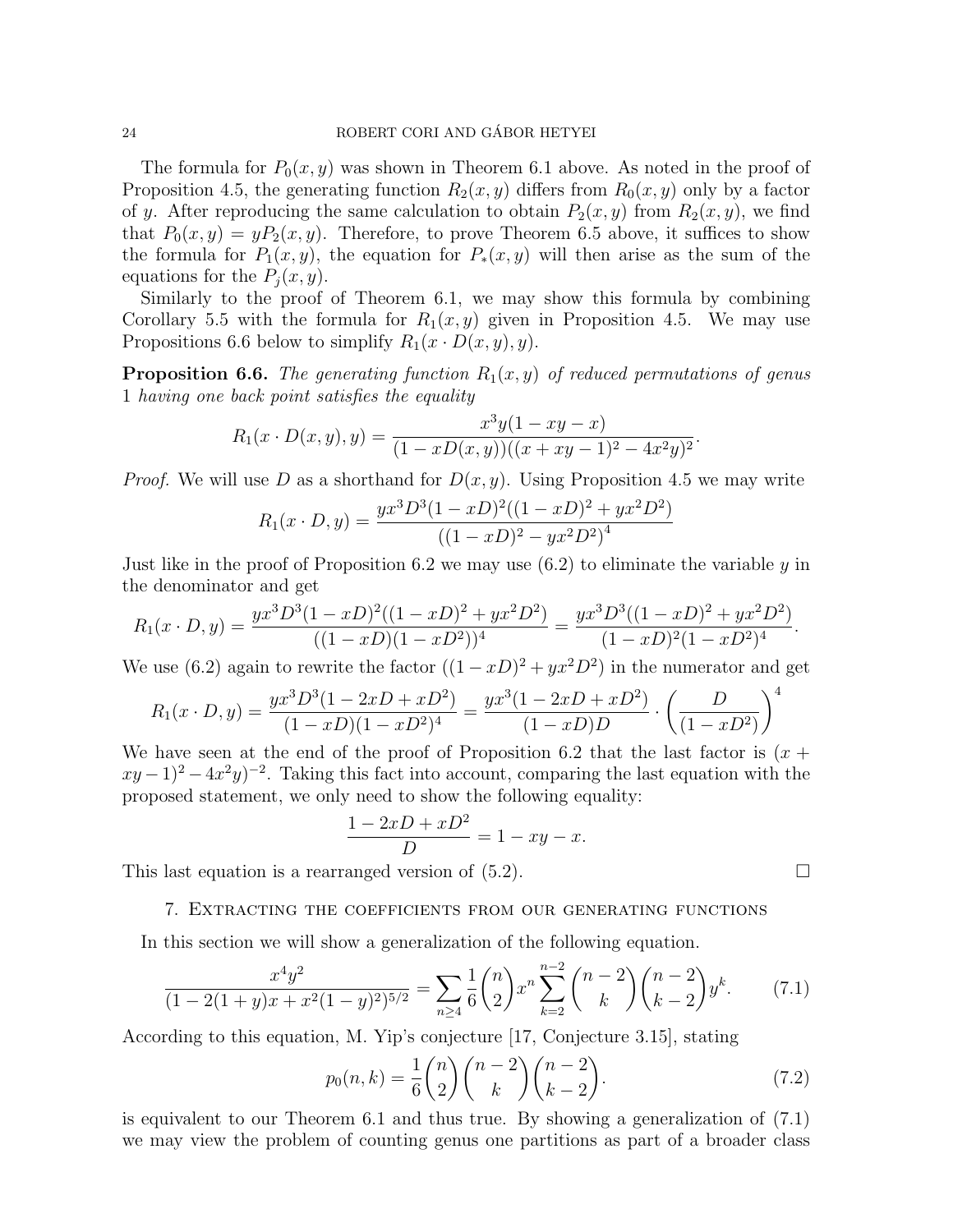of related problems. Since, by Theorem 6.5, the generating function of genus one permutations only differs by a factor of  $xy$ , the calculations of the present section also provide a new way to count these objects, thus providing a new proof of the result first stated by A. Goupil and G. Schaeffer [6].

After dividing both sides by  $x^4y^2$  and shifting n and k down by two, we obtain the following equivalent form of equation (7.1).

$$
\frac{1}{(1-2(1+y)x+x^2(1-y)^2)^{5/2}} = \sum_{n\geq 2} \frac{1}{6} \binom{n+2}{2} x^{n-2} \sum_{k=0}^{n-2} \binom{n}{k+2} \binom{n}{k} y^k.
$$
 (7.3)

This equation may be obtained from Theorem 7.1 below as a special case, after substituting  $m = 2$ .

Theorem 7.1. For any nonnegative integer m

$$
\frac{1}{(1 - 2(1 + y)x + x^2(1 - y)^2)^{(2m+1)/2}} = \sum_{n \ge m} \sum_{k \ge 0} \frac{\binom{n+m}{m} \binom{n}{k} \binom{n}{m+k}}{\binom{2m}{m}} x^{n-m} y^k
$$

holds.

Proof. Recall (see [3, Ch. V, (2.34)]), the following generating function of the Legendre polynomials:

$$
\frac{1}{\sqrt{1 - 2ut + t^2}} = \sum_{n \ge 0} L_n(u)t^n.
$$

Taking the mth derivative with respect to u on both sides yields

$$
\frac{(-1/2)\cdots(-(2m-1)/2)\cdot(-2t)^m}{(1-2ut+t^2)^{(2m+1)/2}}=\sum_{n\geq m}\frac{d^m}{du^m}L_n(u)t^n.
$$

Using the fact that  $\binom{2m}{m}$  $\binom{2m}{m} = 2^m(2m-1)!!/m!$ , after multiplying both sides by  $2^m/(t^m m!)$ , the above equation may be rewritten as

$$
\frac{\binom{2m}{m}}{(1-2ut+t^2)^{(2m+1)/2}} = \sum_{n\geq m} t^{n-m} \frac{2^m}{m!} \frac{d^m}{du^m} L_n(u). \tag{7.4}
$$

On the right hand side we use the following well-known formula (it may be found, for example, in [15, (4.21.2)], in a slightly more general form):

$$
L_n(u) = \sum_{j=0}^n \binom{n+j}{j} \binom{n}{j} \left(\frac{u-1}{2}\right)^j.
$$
 (7.5)

As an immediate consequence of this equation we obtain

$$
\frac{2^m}{m!} \frac{d^m}{du^m} L_n(u) = \sum_{j=m}^n {n+j \choose j} {n \choose j} {j \choose m} \left(\frac{u-1}{2}\right)^{j-m}.
$$

Since  $\binom{n}{i}$  $\binom{n}{j}\binom{j}{m} = \binom{n}{m}$  $\binom{n}{j-m}$ , after shifting the index j down by m, we may rewrite the last equation as

$$
\frac{2^m}{m!} \frac{d^m}{du^m} L_n(u) = {n \choose m} \sum_{j=0}^{n-m} {n+j+m \choose j+m} {n-m \choose j} \left(\frac{u-1}{2}\right)^j.
$$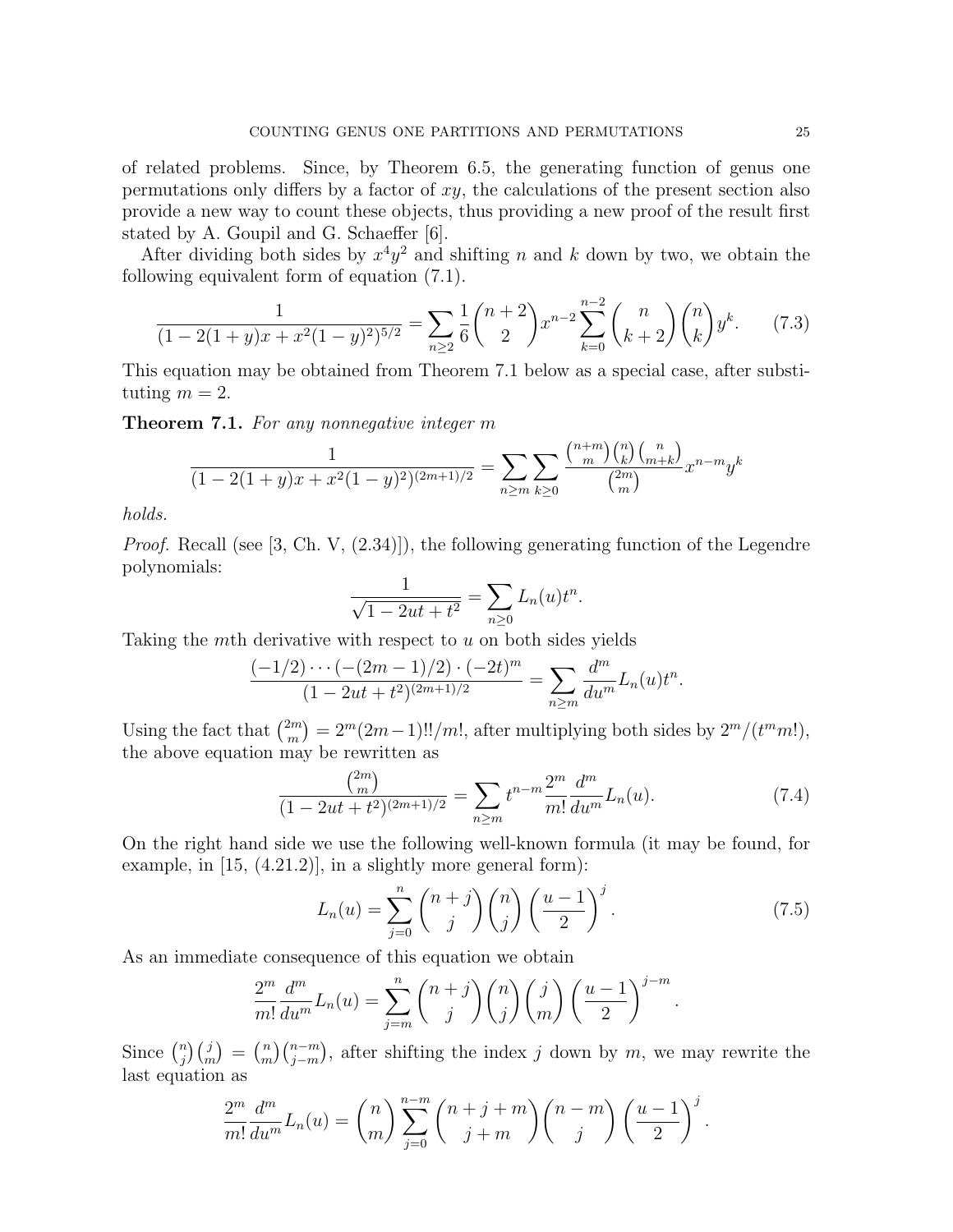Let us substitute this last equation on the right hand side of  $(7.4)$ .

$$
\frac{\binom{2m}{m}}{(1-2ut+t^2)^{(2m+1)/2}} = \sum_{n \ge m} t^{n-m} \binom{n}{m} \sum_{j=0}^{n-m} \binom{n+j+m}{j+m} \binom{n-m}{j} \left(\frac{u-1}{2}\right)^j.
$$

Let us substitute  $u = (1+y)/(1-y)$  and  $t = x(1-y)$  in the above equation. Under this substitution  $(u-1)/2$  becomes  $y/(1-y)$ , thus, after simplifying with factors of  $(1-y)$ , we obtain that the coefficient of  $x^{n-m}$  in  $\binom{2m}{m}$  $\binom{2m}{m} / (1 - 2x(1+y) + x^2(1-y)^2)^{(2m+1)/2}$  is

$$
p_n(y) = {n \choose m} \sum_{j=0}^{n-m} {n+j+m \choose j+m} {n-m \choose j} y^j (1-y)^{n-m-j}.
$$

Here, for any  $k \leq n$ ,

$$
[y^{k}]p_{n}(y) = {n \choose m} \sum_{j=0}^{k} {n+j+m \choose j+m} {n-m \choose j} (-1)^{k-j} {n-m-j \choose k-j}.
$$

Using  $\binom{n-m}{i}$  $\binom{-m}{j}\binom{n-m-j}{k-j} = \binom{n-m}{k}$  ${k \choose k-j}$  we may rewrite the above equation as

$$
[y^{k}]p_{n}(y) = {n \choose m} {n-m \choose k} \sum_{j=0}^{k} (-1)^{k-j} {n+j+m \choose j+m} {k \choose k-j}.
$$

Since  $\binom{n+j+m}{i+m}$  $\binom{+j+m}{j+m} = (-1)^{j+m} \binom{-n-1}{j+m}$ , using the Chu-Vandermonde identity we may write

$$
[y^k]p_n(y) = {n \choose m} {n-m \choose k} (-1)^{k+m} \sum_{j=0}^k {n-1 \choose j+m} {k \choose k-j}
$$
  

$$
= {n \choose m} {n-m \choose k} (-1)^{k+m} {n-1+k \choose m+k} = {n \choose m} {n-m \choose k} {n+m \choose m+k}
$$
  

$$
= {n+m \choose m} {n \choose k} {n \choose m+k}.
$$

The statement now follows after substituting the last obtained formula for  $[y^k]p_n(y)$ into

$$
\frac{\binom{2m}{m}}{(1-2x(1+y)+x^2(1-y)^2)^{(2m+1)/2}} = \sum_{n \ge m} x^{n-m} p_n(y)
$$

and dividing both sides by  $\binom{2m}{m}$  $\binom{2m}{m}$ 

We conclude this section with providing an explicit formulas for the number of all permutations of genus 1, with a given numbers of points, cycles, and back points.

**Theorem 7.2.** The number of all permutations of genus 1 of  $Sym(n)$  with k cycles is equal to:

$$
p_*(n,k) = \frac{1}{6} \binom{n+1}{2} \binom{n-1}{k+1} \binom{n-1}{k-1}
$$

.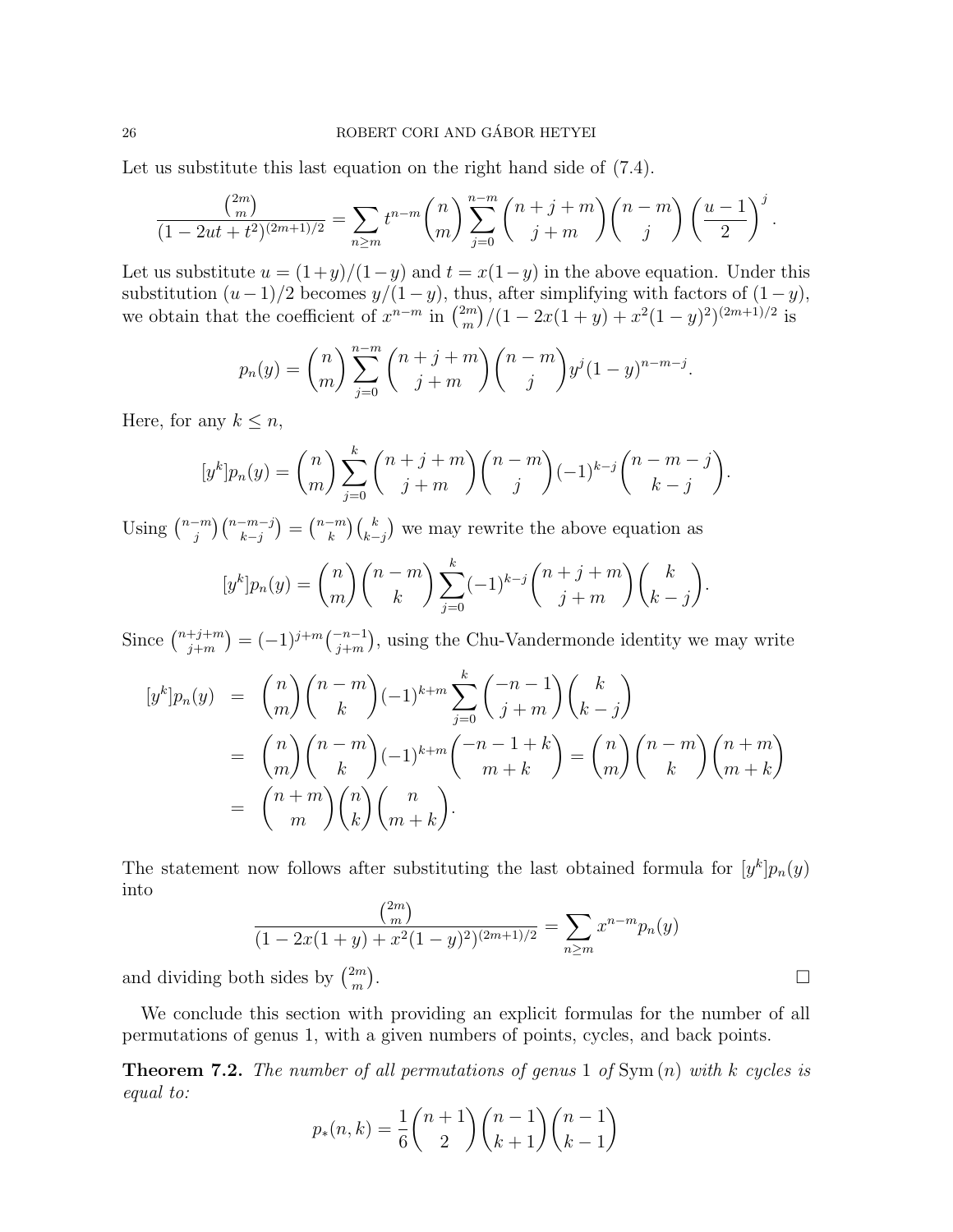More precisely, for  $j = 0, 1, 2$ , the number  $p_j(n, k)$  of permutations of genus 1 of Sym $(n)$ with j back points and k cycles is given by the following formulas:

$$
p_0(n,k) = \frac{1}{6} \binom{n}{2} \binom{n-2}{k} \binom{n-2}{k-2}, \quad p_2(n,k) = \frac{1}{6} \binom{n}{2} \binom{n-2}{k+1} \binom{n-2}{k-1} \quad and
$$

$$
p_1(n,k) = \frac{1}{3} \binom{n}{2} \binom{n-2}{k} \binom{n-2}{k-1}.
$$

*Proof.* The formulas for  $p_0(n, k)$ ,  $p_2(n, k)$  and  $p_*(n, k)$  are all direct consequences of Theorems 6.5 and 7.1. Using the same Theorems to find  $p_1(n, k)$  amounts to using the obvious equality

$$
p_1(n,k) = p_*(n,k) - (p_0(n,k) + p_2(n,k)),
$$

which is equivalent to showing that the sum of the stated values of the  $p_j(n, k)$  gives the stated value of  $p_*(n, k)$ . For that purpose note that

$$
p_0(n,k) + \frac{p_1(n,k)}{2} = \frac{1}{6} {n \choose 2} {n-2 \choose k} \left( {n-2 \choose k-2} + {n-2 \choose k-1} \right),
$$

which, by Pascal's formula, gives

$$
p_0(n,k) + \frac{p_1(n,k)}{2} = \frac{1}{6} \binom{n}{2} \binom{n-2}{k} \binom{n-1}{k-1} = \frac{n}{12}(k+1) \binom{n-1}{k+1} \binom{n-1}{k-1}.
$$
 (7.6)

A similar use of Pascal's formula yields

$$
p_2(n,k) + \frac{p_1(n,k)}{2} = \frac{1}{6} \binom{n}{2} \binom{n-2}{k-1} \binom{n-1}{k+1} = \frac{n}{12} (n-k) \binom{n-1}{k-1} \binom{n-1}{k+1}.
$$
 (7.7)

The sum of  $(7.6)$  and  $(7.7)$  is

$$
\sum_{j=0}^{2} p_j(n,k) = \frac{n(n+1)}{12} {n-1 \choose k-1} {n-1 \choose k+1},
$$

as required.  $\Box$ 

## 8. Concluding remarks

Our four-colored noncrossing partition representation of permutations of genus 1 is reminiscent of the use of three types of crossing hyperedges in the hypermonopole diagram representing a genus 1 partition in M. Yip's Master's thesis [17]. This analogy becomes even more explicit at the light of Remark 2.10 stating that, for partitions of genus 1, three colors suffice. Whereas the hypermonopole diagrams are of topological nature (parts are represented with "curvy lines") our representation is combinatorial (parts may be represented with polygons). By better understanding the relation between the two models, perhaps it is possible to show that every genus one partition has a hypermonopole diagram on a torus in such a way that boundaries of hyperedges are finite unions of "straight" (circular) arcs. In either case, non-uniqueness of the representation makes direct counting difficult.

Lemma 1.5 establishes a relationship between  $\alpha$  and  $\alpha^{-1}\zeta_n$ . It is worth noting that, in the case when  $g(\alpha) = 0$ , the permutation  $\alpha^{-1} \zeta_n$  is the permutation representing the Kreweras dual of the noncrossing partition represented by  $\alpha$ . G. Kreweras [10] used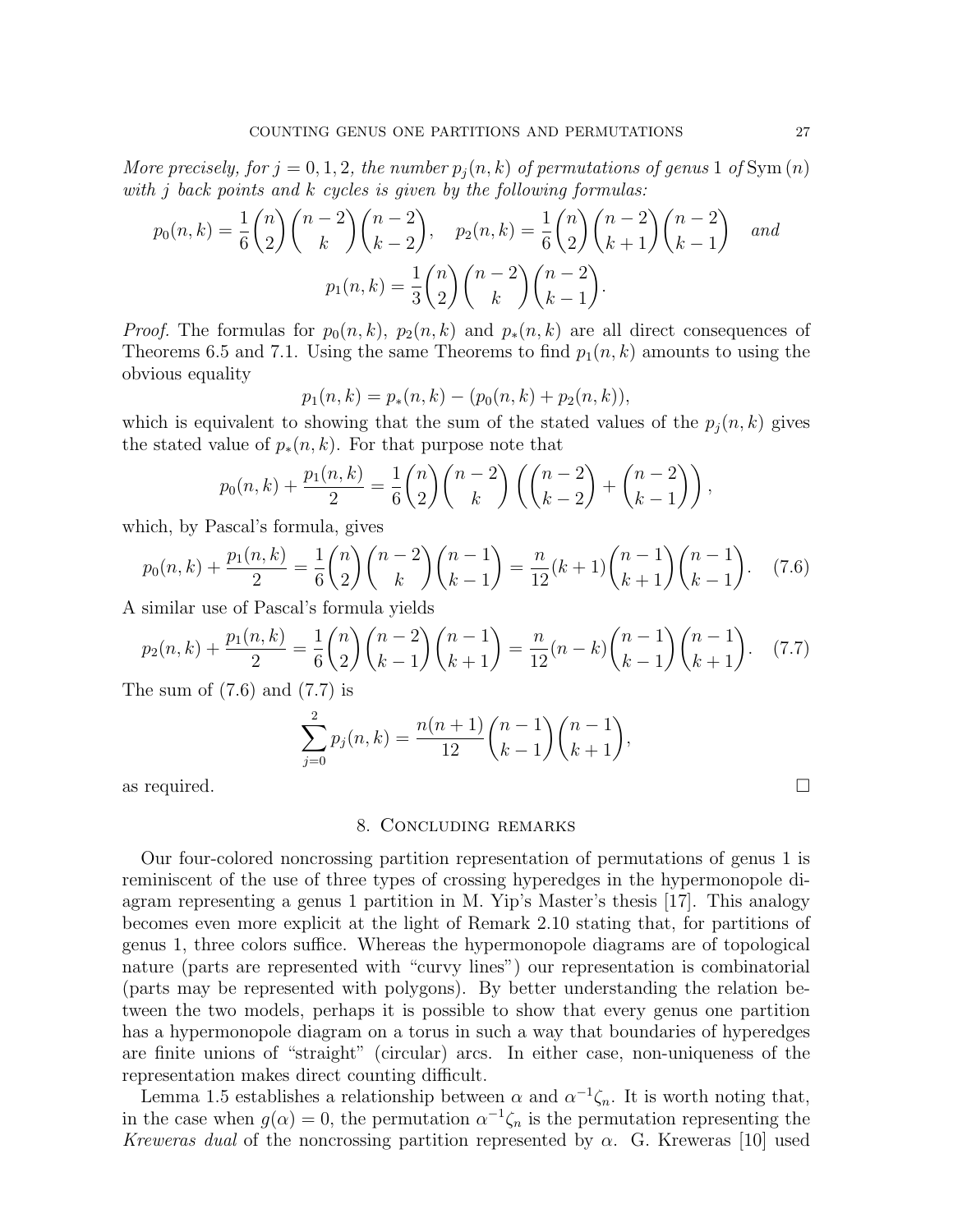this correspondence to show that the lattice of noncrossing partitions is self-dual. M. Yip has shown that the poset of genus 1 partitions is rank-symmetric [17, Proposition 4.5, but not self dual [17, Proposition 4.6] for  $n \geq 6$ . Lemma 1.5 suggests that maybe true duality could be found between genus 1 partitions and permutations with 2 back points, after defining the proper partial order on the set of all genus 1 permutations. In this setting, permutations with exactly one back point would form a self-dual subset. Their number  $p_1(n, k)$ , given in Theorem 7.2, may be rewritten as

$$
p_1(n,k) = {n \choose 3} N(n-2,k-1),
$$

where  $N(n-2, k-1)$  is a Narayana number. It is a tantalizing thought that this simple formula could have a very simple proof. If this is the case, then the formulas for  $p_0(n, k)$  and  $p_1(n, k)$  could be easily derived, using Lemma 1.5 and Yip's rank-symmetry result [17, Proposition 4.5] to establish  $p_2(n, k) = p_0(n, k + 1)$ , and then the formula for  $p_*(n, k)$  already stated by A. Goupil and Shaeffer [6] to complete a setting in which the formula for  $p_0(n, k)$  may be shown by induction on k. A "numerically equivalent" conjecture (albeit for sets of partitions) was stated by M. Yip [17, Conjecture 4.10].

Theorem 7.1 naturally inspires the question: what other combinatorial objects are counted by the coefficients of  $x^n y^k$  in the Taylor series of

$$
(1 - 2(1 + y)x + x^2(1 - y)^2)^{-(2m+1)/2},
$$

when m is some other nonnegative integer. For  $m = 0$ , we obtain

$$
\frac{1}{(1 - 2(1 + y)x + x^2(1 - y)^2)^{1/2}} = \sum_{n \ge m} \sum_{k \ge 0} {n \choose k}^2 x^n y^k.
$$

These coefficients are listed as sequence A008459 in [12]. Among others, they count the type B noncrossing partitions of rank k of an n-element set. In [14], R. Simion constructed a simplicial polytope in each dimension whose h vector entries are the squares of the binomial coefficients. The number of j-element faces of the  $n$ -dimensional polytope is  $f_{j-1} = \binom{n+j}{j}$  $j^{+j}$ ). Another class of simplicial polytopes with the same face numbers was defined in [8] as the class of all simplicial polytopes arising by taking any pulling triangulation of the boundary complex of the Legendrotope. The Legendrotope is combinatorially equivalent to the intersection of a standard crosspolytope with any hyperplane passing through its center that does not contain any of its vertices. For all these examples the polynomial

$$
F(u) = \sum_{j=0}^{n} f_{j-1} \left(\frac{u-1}{2}\right)^j
$$

is a Legendre polynomial by (7.5), and the squares of the binomial coefficients are their h-vector entries. For higher values of m, taking the mth derivative of  $F(u)$  (see the proof of Theorem 7.1) corresponds to summing over the links of all  $(m-1)$  dimensional faces. It is not evident from this interpretation why we should get integer entries, even after dividing by  $\binom{2m}{m}$  $\binom{2m}{m}$ , and it is an interesting question for future research to see whether for the type  $B$  simplicial associahedron or for some very regular triangulation of the Legendrotope, symmetry reasons would explain the integrality. Little seems to be